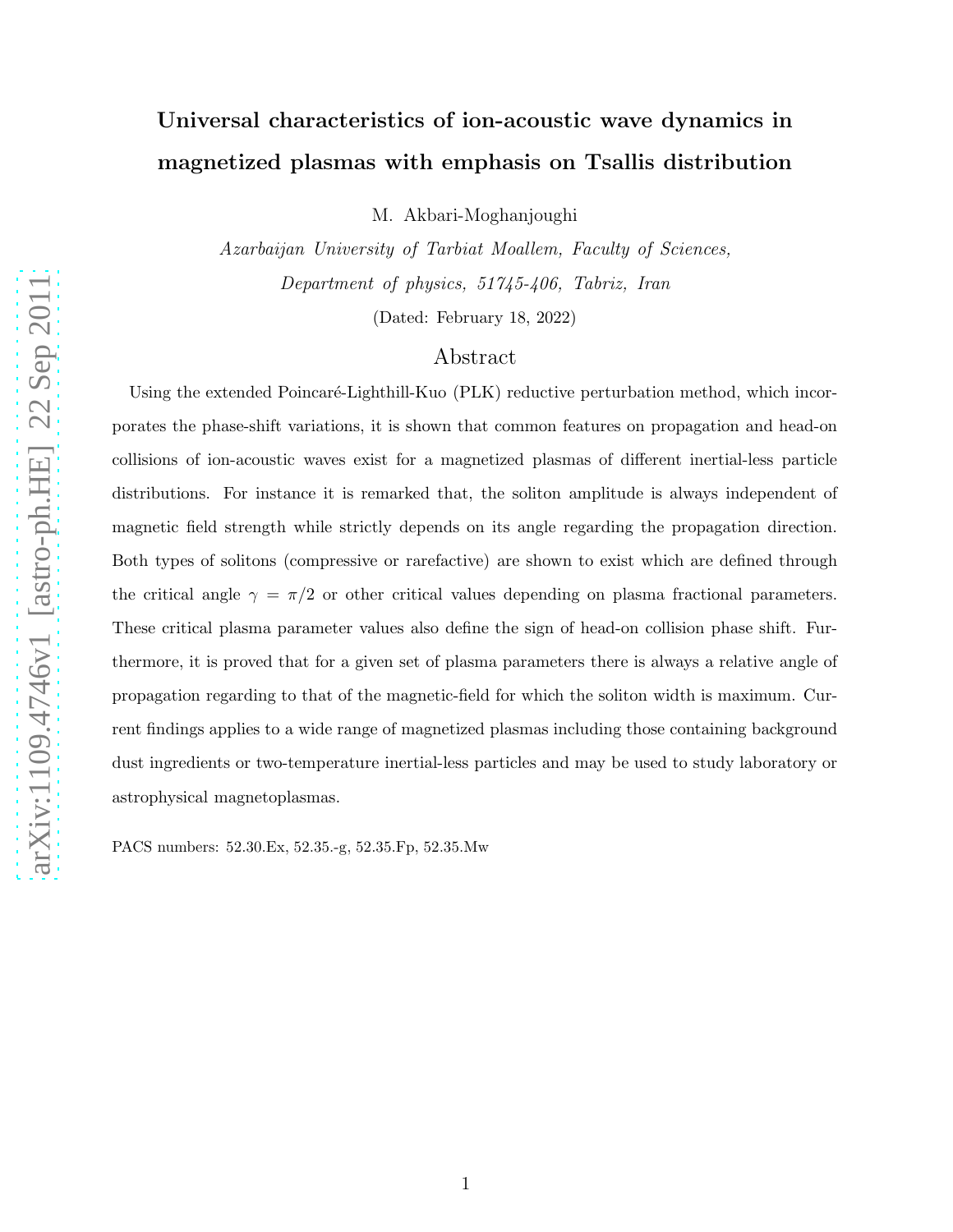## I. INTRODUCTION

Historically, the first experimental evidence of the ion-acoustic solitary excitations in plasma has been established by Ikezi et al. in 1970 [\[1](#page-12-0)]. However, due to the wide and inevitable applicability in fast growing plasma technology and astrophysical sciences, the theoretical prediction of nonlinear density excitations in ionized environments has been taken place much earlier [\[2,](#page-12-1) [3\]](#page-12-2). Since then, several methods such a pseudopotential and reductive perturbation techniques [\[4\]](#page-12-3) has been employed to explore interesting properties of such waves, in particular, electron-acoustic, ion-acoustic or dust-acoustic nonlinear structures in both classical and quantum plasmas with different species and distributions [\[5](#page-12-4)[–30\]](#page-13-0). More recently, using magnetohydrodynamics (MHD) model, it has been shown that despite the differences in species type or equations of state (EoS), essential dynamics of nonlinear excitations in plasmas in the presence of an ambient magnetic field possess common features [\[31](#page-13-1), [32\]](#page-13-2). During the past decades, however, a new motivation has started towards the study of such nonlinear structures in positron containing plasmas due to their presence in Van Allen radiation belts and near the polar cap of fast rotating neutron stars [\[33\]](#page-13-3), active galactic nuclei [\[34\]](#page-13-4), quasars and pulsar magnetosphere [\[35,](#page-13-5) [36\]](#page-13-6) and solar atmosphere [\[37\]](#page-13-7). It is also strongly believed that the electron-positron plasma excitations may be the key to understanding of the evolution of early Universe [\[38](#page-13-8), [39\]](#page-13-9).

In recent years many attention have been payed to the generalized Boltzmann-Gibbs thermodynamics first formulated by Tsallis [\[40](#page-14-0)]. It has been proposed that, this generalization of particle distributions, for instance, may arise due to transfer of the plasma particles through the strongly turbulent, non-integer dimensional, and irregular media which may be encountered in astrophysical situations [\[41](#page-14-1)]. This anomalous irregularities in space plasmas may also be due to the effects of unknown external forces acting in astrophysical environments or due to the wave-particle interaction leading to Tsallis-like distribution of plasma species causing a high-energy tail to appear in the distribution function of the particles. However, the origin of high-energy superthermal (non-Maxwellian) charged particles, observed in solar wind, magnetosphere, interstellar medium and auroral zone [\[42](#page-14-2), [43\]](#page-14-3), is one of the unsolved problems in the field of space and astrophysical plasmas. The application of Tsallis-like (Kappa) distribution in modeling the space plasmas had been first suggested long before the discovery of Tsallis thermodynamics by Vasyliunas in 1968 [\[44](#page-14-4)], and was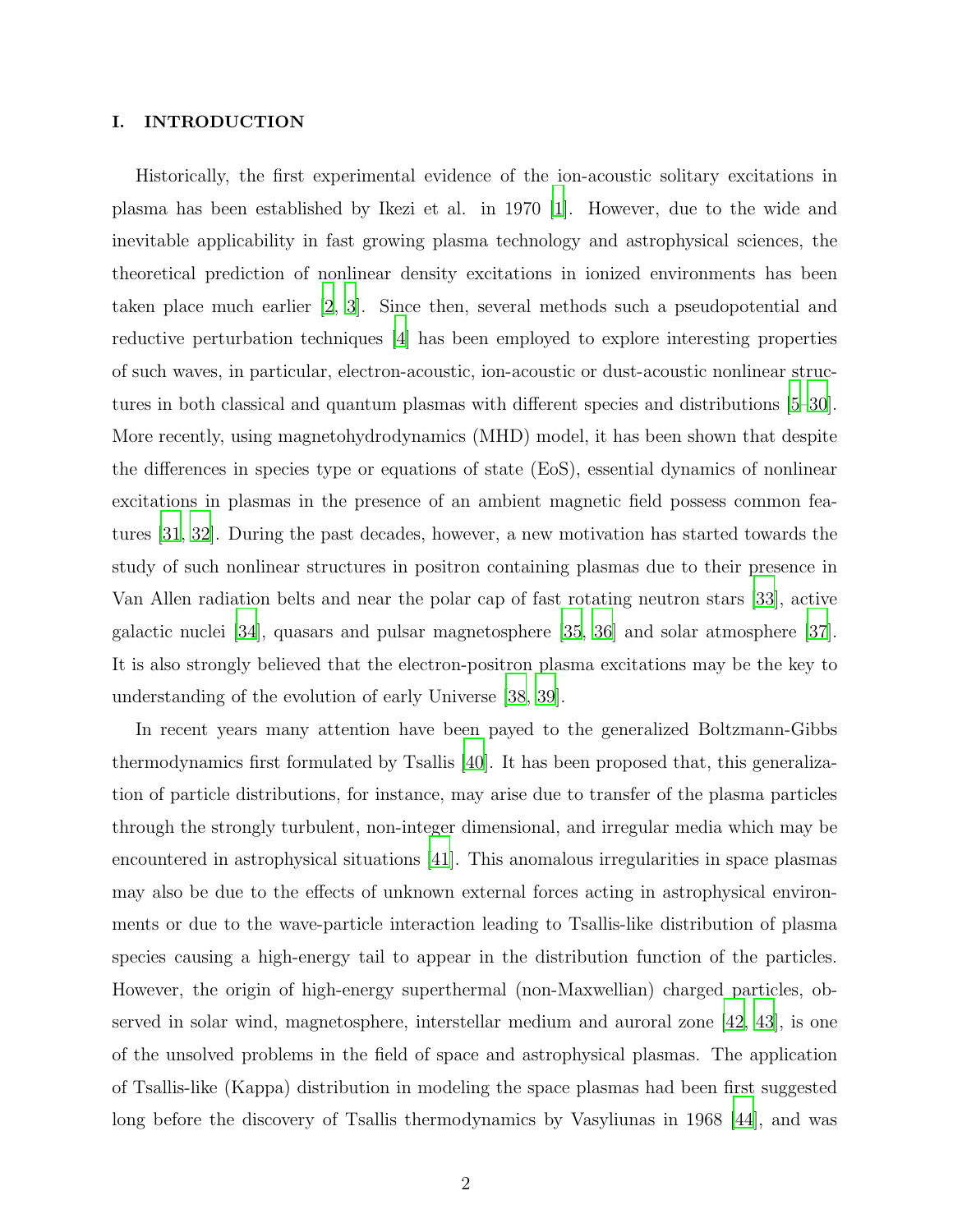later adopted by many authors in various physical contexts. There has been extensive theoretical work focused on the effects of superthermal particles on different types of linear and nonlinear collective processes in plasmas [\[45](#page-14-5)[–58\]](#page-14-6). Among other applications of the superthermal q-nonextensive electron distributions are the interpretation of observations in the Earth foreshock and solar wind models with coronal electrons first observed in various experimental plasmas, such as laser-matter interactions or plasma turbulence [\[59\]](#page-14-7). Unfortunately, however, there is a lack of investigation of such plasma excitations in the presence of magnetic field which is inevitable in astrophysical situations.

In current investigation we attempt to generalize the previous studies on propagation and collision of ion-acoustic solitary waves in three-component electron-positron-ion magnetoplasmas employed for various electron-positron distributions to find common features ruling the dynamics of such nonlinear structures. We further pay special focus on superthermal distribution which is most relevant to space plasmas. The article is organized in the following manner. The basic normalized hydrodynamics equations are introduced in section [II.](#page-2-0) Nonlinear evolution and collision parameters are derived in section [III.](#page-5-0) Global and specific features are presented in Secs. [IV](#page-7-0) and [V.](#page-8-0) The final remarks are drawn in section [VI.](#page-11-0)

# <span id="page-2-0"></span>II. HYDRODYNAMIC MODEL EQUATIONS

We consider a three-component uniformly magnetized plasma consisting of inertial positive hot species, say ions and inertial-less negative and positive ingredients, say electrons and positrons the masses of which is ignored compared to inertial components. Furthermore, we assume inertial particle temperature to be much lower compared to that of inertial-less ones, i.e.,  $T_i \ll T_{+,-}$ . The complete set of three-dimensional normalized MHD equations, may be written as

<span id="page-2-1"></span>
$$
\frac{\partial n_i}{\partial t} + \nabla \cdot (n_i \mathbf{u}_i) = 0, \quad \mathbf{u}_i = \mathbf{i} u_i + \mathbf{j} v_i + \mathbf{k} w_i,
$$
  
\n
$$
\frac{\partial \mathbf{u}_i}{\partial t} + (\mathbf{u}_i \cdot \nabla) \mathbf{u}_i + \nabla \varphi + \frac{\sigma}{n_i} \nabla n_i + \bar{\omega} (\mathbf{u}_i \times \mathbf{k}) = 0,
$$
  
\n
$$
\nabla^2 \varphi = (n_- - n_+ - n_i),
$$
\n(1)

where,  $n_i$ ,  $u_i$  and  $\bar{\omega} = \omega_{ci}/\omega_{pi}$  ( $\omega_{c_i} = eB_0/m_i$ ) are the ion density, velocity and plasma ion-frequencies (defined below), respectively. Also, the quantity  $\sigma = T_i/T_-\$  is the fractional ion-temperature and  $n_{\pm}$  are the number densities of inertialless charged ingredients. The dimensionless set of equations, Eqs. [\(1\)](#page-2-1) has been obtained using a general scaling defined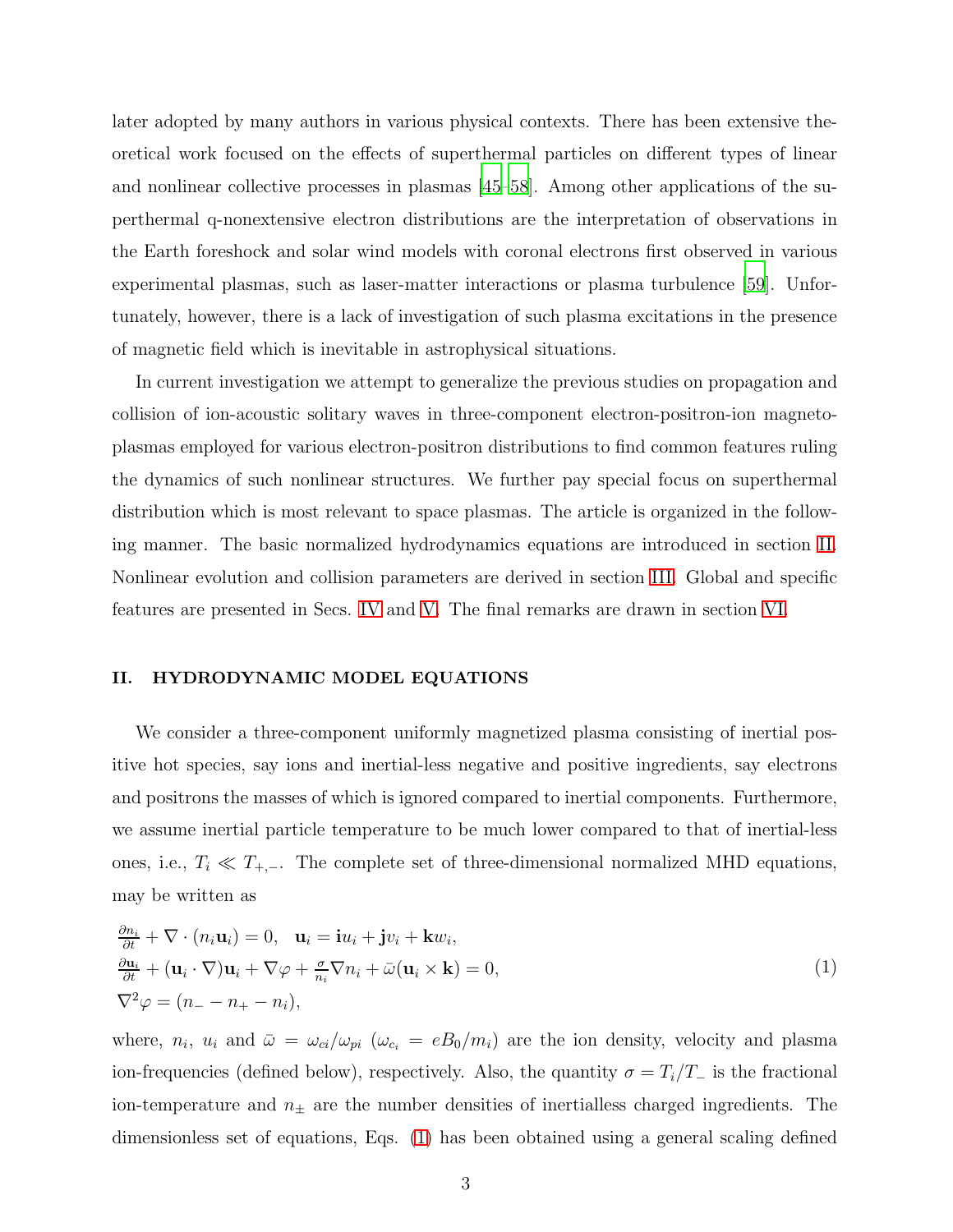below

$$
\nabla \to \frac{1}{\lambda_i} \bar{\nabla}, \quad t \to \frac{\bar{t}}{\omega_{pi}}, \quad n \to n_{-0} \bar{n}, \quad \mathbf{u_i} \to c_i \bar{\mathbf{u}}_i, \quad \varphi \to \frac{\nu}{e} \bar{\varphi}, \tag{2}
$$

where,  $\omega_{pi} = \sqrt{4\pi e^2 n_0/m_i}$ ,  $\lambda_i = c_i/\omega_{pi}$  and  $c_i = \sqrt{\nu/m_i}$  are the characteristic plasma frequency, ion gyroradius and sound-speed the values of which along with the parameter  $\nu$  will be defined later based on the charge distribution. Note that, we only consider the low-frequency ion-acoustic solitary waves (IASWs) in which  $\omega_{pi} \ll \omega_{ci}$  or equivalently when the ion thermal velocity is much less than the value  $\omega_{ci}/k$ . The last equation in Eqs. [\(1\)](#page-2-1) may be Taylor-expanded using inertial-less charged particle distributions to give

$$
\Delta \varphi = \beta - n_i + a_1(\alpha, \mu)\varphi + a_2(\alpha, \mu)\varphi^2 + \dots
$$
\n(3)

where,

$$
\alpha = \frac{n_{+0}}{n_{-0}}, \quad \mu = \frac{T_{-}}{T_{+}}.\tag{4}
$$

The the equilibrium charge neutrality condition is given by Poisson's relation as

$$
\alpha + \beta = 1, \quad \beta = \frac{n_{i0}}{n_{-0}},\tag{5}
$$

To find stationary localized solutions we may transform the normalized plasma equations (Eqs. [\(1\)](#page-2-1)) to the appropriate stretched coordinate which admits the seperation of variables permits elimination of secular terms. The transformation which leads to the desired evolution equations and the corresponding collision phase-shifts is as follows [\[60](#page-14-8)[–63](#page-14-9)]

<span id="page-3-0"></span>
$$
\xi = \varepsilon(kx + ly + mz - c_{\xi}t) + \varepsilon^{2} P_{0}(\eta, \tau) + \varepsilon^{3} P_{1}(\xi, \eta, \tau) + ..., \eta = \varepsilon(kx + ly + mz - c_{\eta}t) + \varepsilon^{2} Q_{0}(\xi, \tau) + \varepsilon^{3} Q_{1}(\xi, \eta, \tau) + ..., \tau = \varepsilon^{3}t, \quad c_{\xi} = c, \quad c_{\eta} = -c,
$$
\n(6)

where, the functions  $P_j$  and  $Q_j$  ( $j = 0, 1, 2, ...$ ) describe the phase changes in the traveling solitary waves. These quantities will be determined later along with the wave evolution equations. It is also assumed that the interacting solitons are initially far apart and travel towards each other and described by cosine indices  $(k, l, m)$  relative to a magnetic field lines with angle  $\gamma$  defined through

$$
m = \cos \gamma,
$$
  
\n
$$
k^2 + l^2 + m^2 = 1.
$$
\n(7)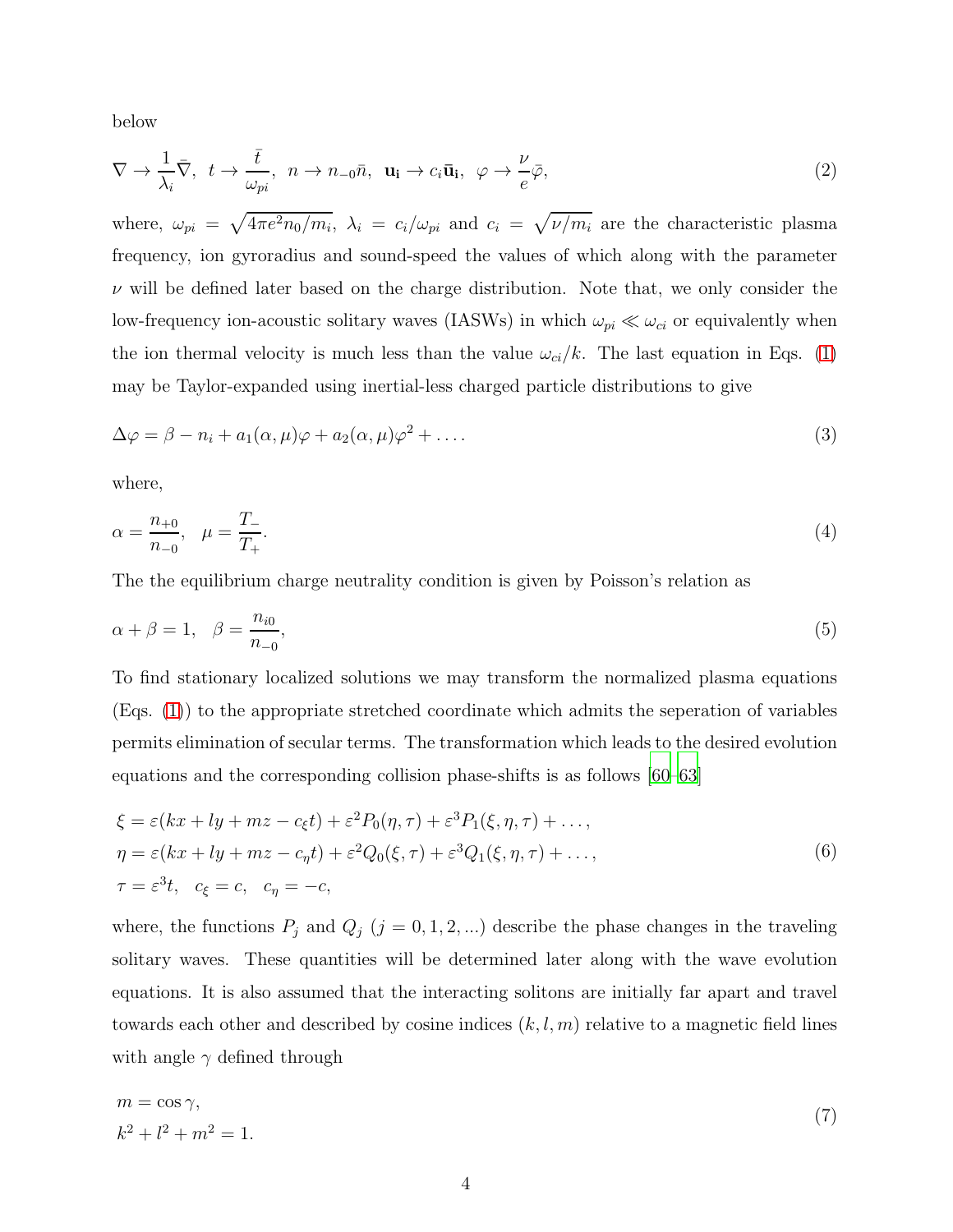Expanding the dependent plasma variables around their equilibrium values through smallness  $\varepsilon$  parameter, a measure of nonlinearity strength [\[64](#page-14-10)], we obtain

$$
\begin{bmatrix}\nn_i \\
u_i \\
v_i \\
w_i \\
\varphi\n\end{bmatrix} = \begin{bmatrix}\n\beta \\
0 \\
0 \\
0 \\
0 \\
0\n\end{bmatrix} + \varepsilon^2 \begin{bmatrix}\nn_i^{(1)} \\
0 \\
0 \\
w_i^{(1)} \\
\varphi^{(1)}\n\end{bmatrix} + \varepsilon^3 \begin{bmatrix}\nn_i^{(2)} \\
u_i^{(1)} \\
v_i^{(2)} \\
w_i^{(2)}\n\end{bmatrix} + \varepsilon^4 \begin{bmatrix}\nn_i^{(3)} \\
u_i^{(2)} \\
v_i^{(3)} \\
w_i^{(3)}\n\end{bmatrix} + \dots
$$
\n(8)

Stretched state equations are presented in appendix A, isolations of which in lowest-order in  $\varepsilon$  leads to the following relations

$$
c\left(-\partial_{\xi} + \partial_{\eta}\right) n_i^{(1)} + m\beta \left(\partial_{\xi} + \partial_{\eta}\right) w_i^{(1)} = 0,
$$
  
\n
$$
k\beta \left(\partial_{\xi} + \partial_{\eta}\right) \varphi^{(1)} + m\sigma \left(\partial_{\xi} + \partial_{\eta}\right) n_i^{(1)} - \beta \bar{\omega} v_i^{(1)} = 0,
$$
  
\n
$$
l\beta \left(\partial_{\xi} + \partial_{\eta}\right) \varphi^{(1)} + l\sigma \left(\partial_{\xi} + \partial_{\eta}\right) n_i^{(1)} + \beta \bar{\omega} u_i^{(1)} = 0,
$$
  
\n
$$
c\beta \left(-\partial_{\xi} + \partial_{\eta}\right) w_i^{(1)} + m\beta \left(\partial_{\xi} + \partial_{\eta}\right) \varphi^{(1)} + m\sigma \left(\partial_{\xi} + \partial_{\eta}\right) n_i^{(1)} = 0,
$$
  
\n
$$
n_i^{(1)} = a_1 \varphi^{(1)},
$$
\n(9)

from which one obtains the following first-order approximations

$$
n_i^{(1)} = a_1 \left[ \varphi^{(1)}(\xi, \tau) + \varphi^{(1)}(\eta, \tau) \right],
$$
  
\n
$$
u_i^{(1)} = -\frac{l\delta}{\omega \beta} \left[ \partial_{\xi} \varphi^{(1)}(\xi, \tau) + \partial_{\eta} \varphi^{(1)}(\eta, \tau) \right],
$$
  
\n
$$
v_i^{(1)} = \frac{k\delta}{\omega \beta} \left[ \partial_{\xi} \varphi^{(1)}(\xi, \tau) + \partial_{\xi} \varphi^{(1)}(\eta, \tau) \right],
$$
  
\n
$$
w_i^{(1)} = \frac{a_1}{m\beta} \left[ \varphi^{(1)}(\xi, \tau) - \varphi^{(1)}(\eta, \tau) \right],
$$
  
\n
$$
\delta = \beta + a_1.
$$
\n(10)

<span id="page-4-0"></span>Dispersion relation is, thus, given as

$$
\frac{\beta m^2}{c^2 - \sigma m^2} = a_1,\tag{11}
$$

and the corresponding phase-speed  $c$  is

$$
c = \sqrt{\frac{\beta + a_1 \sigma}{a_1}} \cos \gamma.
$$
 (12)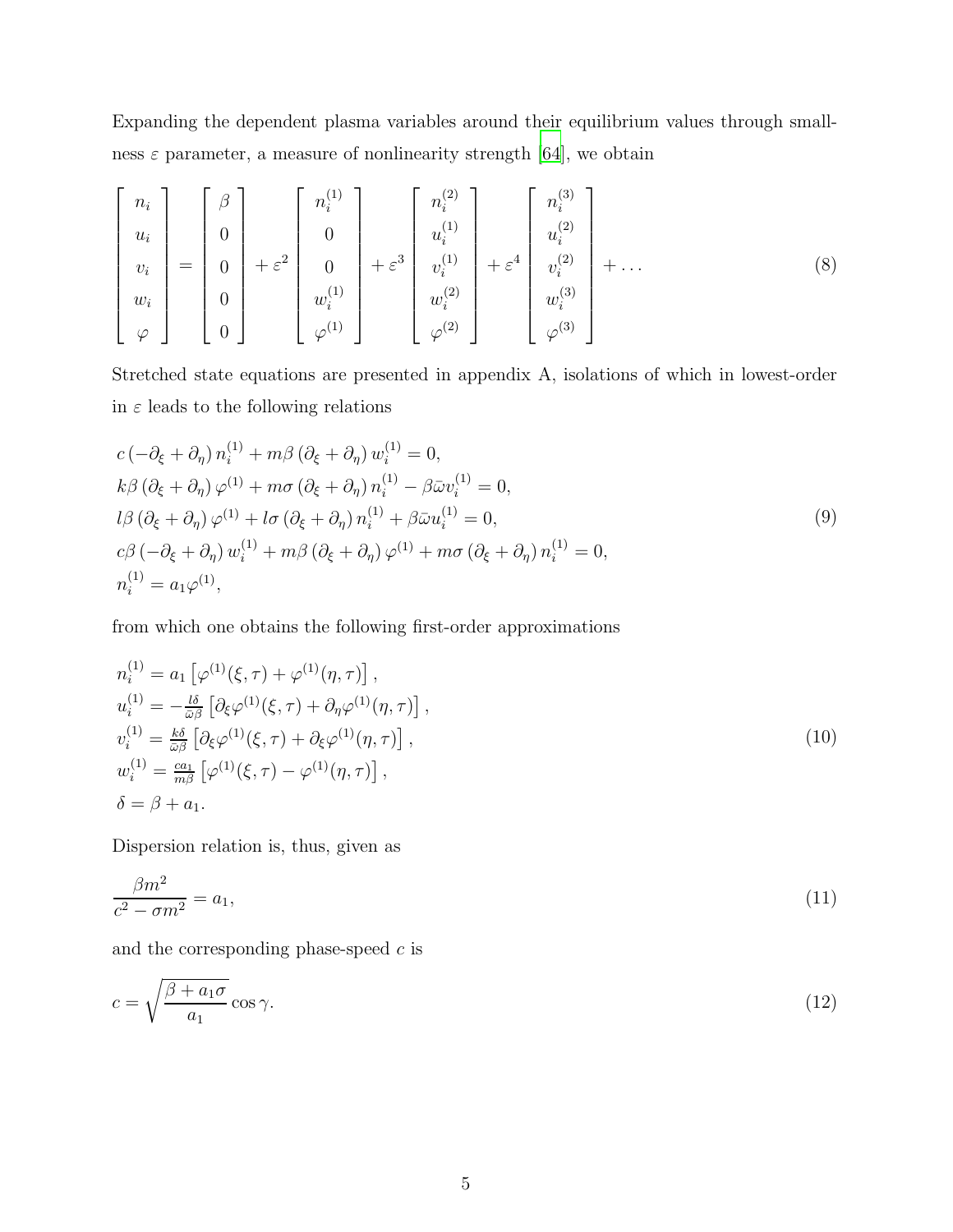The next higher-order step in isolation of  $\varepsilon$ -power lead to the second-order plasma-state approximation of the similar form as above

$$
c\left(-\partial_{\xi} + \partial_{\eta}\right) n_{i}^{(2)} + k\left(\partial_{\xi} + \partial_{\eta}\right) u_{i}^{(1)} + l\left(\partial_{\xi} + \partial_{\eta}\right) v_{i}^{(1)} + m\left(\partial_{\xi} + \partial_{\eta}\right) w_{i}^{(2)} = 0,
$$
  
\n
$$
c\beta\left(-\partial_{\xi} + \partial_{\eta}\right) u_{i}^{(1)} + k\beta\left(\partial_{\xi} + \partial_{\eta}\right) \varphi^{(2)} + k\sigma\left(\partial_{\xi} + \partial_{\eta}\right) n_{i}^{(2)} - \beta\bar{\omega}v_{i}^{(2)} = 0,
$$
  
\n
$$
c\beta\left(-\partial_{\xi} + \partial_{\eta}\right) v_{i}^{(1)} + l\beta\left(\partial_{\xi} + \partial_{\eta}\right) \varphi^{(2)} + l\sigma\left(\partial_{\xi} + \partial_{\eta}\right) n_{i}^{(2)} + \beta\bar{\omega}u_{i}^{(2)} = 0,
$$
  
\n
$$
c\beta\left(-\partial_{\xi} + \partial_{\eta}\right) w_{i}^{(2)} + m\beta\left(\partial_{\xi} + \partial_{\eta}\right) \varphi^{(2)} + m\sigma\left(\partial_{\xi} + \partial_{\eta}\right) n_{i}^{(2)} = 0,
$$
  
\n
$$
n_{i}^{(2)} = a_{1}\varphi^{(2)},
$$
\n(13)

which immediately yield the second-order components

$$
n_i^{(2)} = a_1 \left[ \varphi^{(2)}(\xi, \tau) + \varphi^{(2)}(\eta, \tau) \right],
$$
  
\n
$$
u_i^{(2)} = \frac{ck\delta}{\omega^2 \beta} \left[ \partial_\xi \varphi^{(2)}(\xi, \tau) - \partial_\eta \varphi^{(2)}(\eta, \tau) \right] - \frac{l\delta}{\omega \beta} \left[ \partial_{\xi\xi} \varphi^{(1)}(\xi, \tau) + \partial_{\eta\eta} \varphi^{(1)}(\eta, \tau) \right],
$$
  
\n
$$
v_i^{(2)} = \frac{cl\delta}{\omega^2 \beta} \left[ \partial_\xi \varphi^{(2)}(\xi, \tau) - \partial_\eta \varphi^{(2)}(\eta, \tau) \right] + \frac{k\delta}{\omega \beta} \left[ \partial_{\xi\xi} \varphi^{(1)}(\xi, \tau) + \partial_{\eta\eta} \varphi^{(1)}(\eta, \tau) \right],
$$
  
\n
$$
w_i^{(2)} = \frac{ca_1}{m\beta} \left[ \varphi^{(2)}(\xi, \tau) - \varphi^{(2)}(\eta, \tau) \right].
$$
\n(14)

Note that the notations  $\varphi^{(1)}(\xi, \tau)$  and  $\varphi^{(1)}(\eta, \tau)$  describe the first-order amplitude evolution and  $\varphi^{(2)}(\xi,\tau)$  and  $\varphi^{(2)}(\eta,\tau)$  denote the second-order amplitude evolution of distinct solitary excitations in the oblique directions  $\eta_{\perp}$  and  $\xi_{\perp}$  ( $\eta_{\perp} = -\xi_{\perp}$ ), respectively. For further simplicity, we will use the notations  $\varphi_{\varepsilon}^{(1)}$ <sup>(1)</sup> and  $\varphi_{\eta}^{(1)}$  instead of  $\varphi^{(1)}(\xi, \tau)$  and  $\varphi^{(1)}(\eta, \tau)$  in forthcoming algebra.

# <span id="page-5-0"></span>III. DYNAMICS OF HEAD-ON COLLISION AND PROPAGATION

The third-order approximation for density component is obtained via isolation of terms in higher-order  $\varepsilon$ -power. This is accomplished by solving coupled differential equations in this order, making use of dispersion relation (Eq. [11\)](#page-4-0) and the first- and second-order plasma approximations defined in previous section

<span id="page-5-1"></span>
$$
n_i^{(3)} = KN \left[ \frac{\partial \varphi_{\eta}^{(1)}}{\partial \tau} + A \varphi_{\eta}^{(1)} \frac{\partial \varphi_{\eta}^{(1)}}{\partial \eta} - B \frac{\partial^3 \varphi_{\eta}^{(1)}}{\partial \eta^3} \right] \xi - KN \left[ \frac{\partial \varphi_{\xi}^{(1)}}{\partial \tau} - A \varphi_{\xi}^{(1)} \frac{\partial \varphi_{\xi}^{(1)}}{\partial \xi} + B \frac{\partial^3 \varphi_{\xi}^{(1)}}{\partial \xi^3} \right] \eta + K E_2 \left[ P_0(\eta, \tau) - \frac{E_1}{E_2} \int \varphi_{\eta}^{(1)} d\eta \right] \frac{\partial \varphi_{\xi}^{(1)}}{\partial \xi} - KE_2 \left[ Q_0(\xi, \tau) - \frac{E_1}{E_2} \int \varphi_{\xi}^{(1)} d\xi \right] \frac{\partial \varphi_{\eta}^{(1)}}{\partial \eta} + K N \left[ \int \frac{\partial \varphi_{\xi}^{(1)}}{\partial \tau} d\xi - \int \frac{\partial \varphi_{\eta}^{(1)}}{\partial \tau} d\eta \right] - CK \left[ \left( \varphi_{\xi}^{(1)} \right)^2 - \left( \varphi_{\eta}^{(1)} \right)^2 \right] + DK \left[ \frac{\partial^2 \varphi_{\xi}^{(1)}}{\partial \xi^2} - \frac{\partial^2 \varphi_{\eta}^{(1)}}{\partial \eta^2} \right] + F(\xi, \tau) + G(\eta, \tau), \tag{15}
$$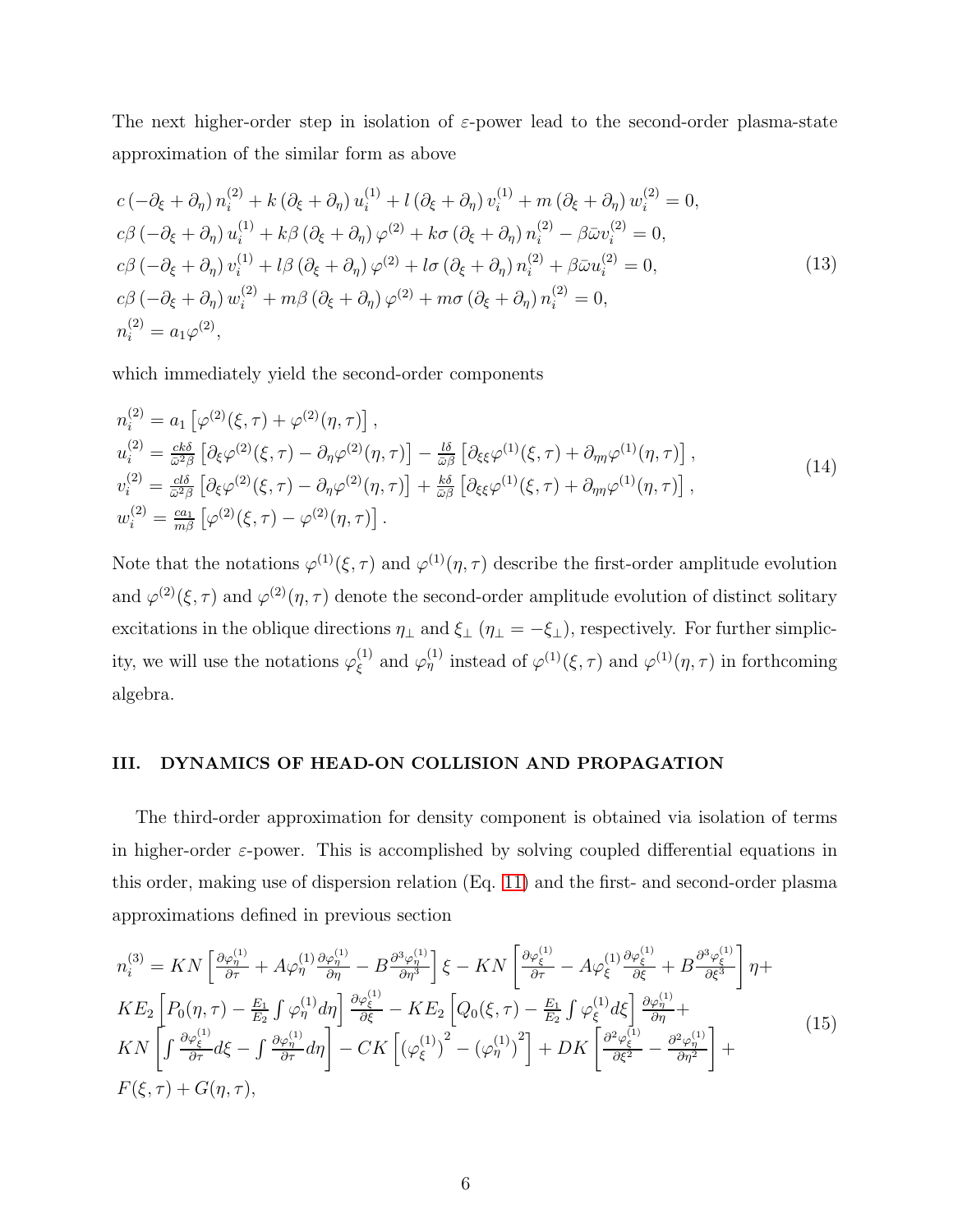in which,  $F(\xi, \tau)$  and  $G(\eta, \tau)$  denote the homogenous solutions of differential equations with the other undefined coefficients in Eq. [\(15\)](#page-5-1) defined as below

<span id="page-6-5"></span>
$$
K = \frac{\beta}{4(\beta + a_1 \sigma)},
$$
  
\n
$$
A = \frac{2a_2 \beta^2 + a_1^3 \sigma}{2a_1^2 \beta \sqrt{\frac{\beta}{a_1} + \sigma}} \cos \gamma,
$$
  
\n
$$
B = \frac{\beta \bar{\omega}^2 + (a_1 + \beta)(\beta + a_1 \sigma) \sin^2 \gamma}{2a_1 \bar{\omega}^2 \sqrt{\frac{\beta}{a_1} + \sigma}} \cos \gamma,
$$
  
\n
$$
N = \frac{2a_1^2 \sqrt{\frac{\beta}{a_1} + \sigma}}{\beta} \sec \gamma,
$$
  
\n
$$
E_1 = 2a_2 - \frac{a_1^3 \sigma}{\beta^2},
$$
  
\n
$$
E_2 = \frac{4a_1(\beta + a_1 \sigma)}{\beta},
$$
  
\n
$$
C = a_2 + \frac{a_1^3 \sigma}{\beta^2},
$$
  
\n
$$
D = \frac{(a_1 + \beta)(\beta + a_1 \sigma)}{\beta \bar{\omega}^2} \sin^2 \gamma - 1,
$$
  
\n(16)

To fully determine the dynamical characteristics of the interacting solitary waves we eliminate the secular terms appearing in Eq. [\(15\)](#page-5-1), which leads to two coupled differential equations for each wave, namely

<span id="page-6-0"></span>
$$
\frac{\partial \varphi_{\xi}^{(1)}}{\partial \tau} + A \varphi_{\xi}^{(1)} \frac{\partial \varphi_{\xi}^{(1)}}{\partial \xi} - B \frac{\partial^3 \varphi_{\xi}^{(1)}}{\partial \xi^3} = 0,\tag{17}
$$

<span id="page-6-2"></span>
$$
P_0(\eta,\tau) = \frac{E_1}{E_2} \int \varphi_{\eta}^{(1)} d\eta,\tag{18}
$$

<span id="page-6-1"></span>
$$
\frac{\partial \varphi_{\eta}^{(1)}}{\partial \tau} - A \varphi_{\eta}^{(1)} \frac{\partial \varphi_{\eta}^{(1)}}{\partial \eta} + B \frac{\partial^3 \varphi_{\eta}^{(1)}}{\partial \eta^3} = 0,\tag{19}
$$

<span id="page-6-3"></span>
$$
Q_0(\xi,\tau) = \frac{E_1}{E_2} \int \varphi_{\xi}^{(1)} d\xi,\tag{20}
$$

On the other hand, the single-soliton solutions for Eqs. [\(17\)](#page-6-0) and [\(19\)](#page-6-1) require the perturbed potential components and their derivatives to vanish at infinity, i.e.

<span id="page-6-4"></span>
$$
\lim_{\zeta \to \pm \infty} \{ \varphi_{\zeta}^{(1)}, \frac{\partial \varphi_{\zeta}^{(1)}}{\partial \zeta}, \frac{\partial^2 \varphi_{\zeta}^{(1)}}{\partial \zeta^2} \} = 0, \quad \zeta = \xi, \eta,
$$
\n(21)

with following solutions

$$
\varphi_{\xi}^{(1)} = \frac{\varphi_{\xi 0}}{\cosh^2(\frac{\xi - u_{\xi 0} \tau}{\Delta_{\xi}})},
$$
  

$$
\varphi_{\xi 0} = \frac{3u_{\xi 0}}{A}, \Delta_{\xi} = (\frac{4B}{u_{\xi 0}})^{\frac{1}{2}},
$$
\n(22)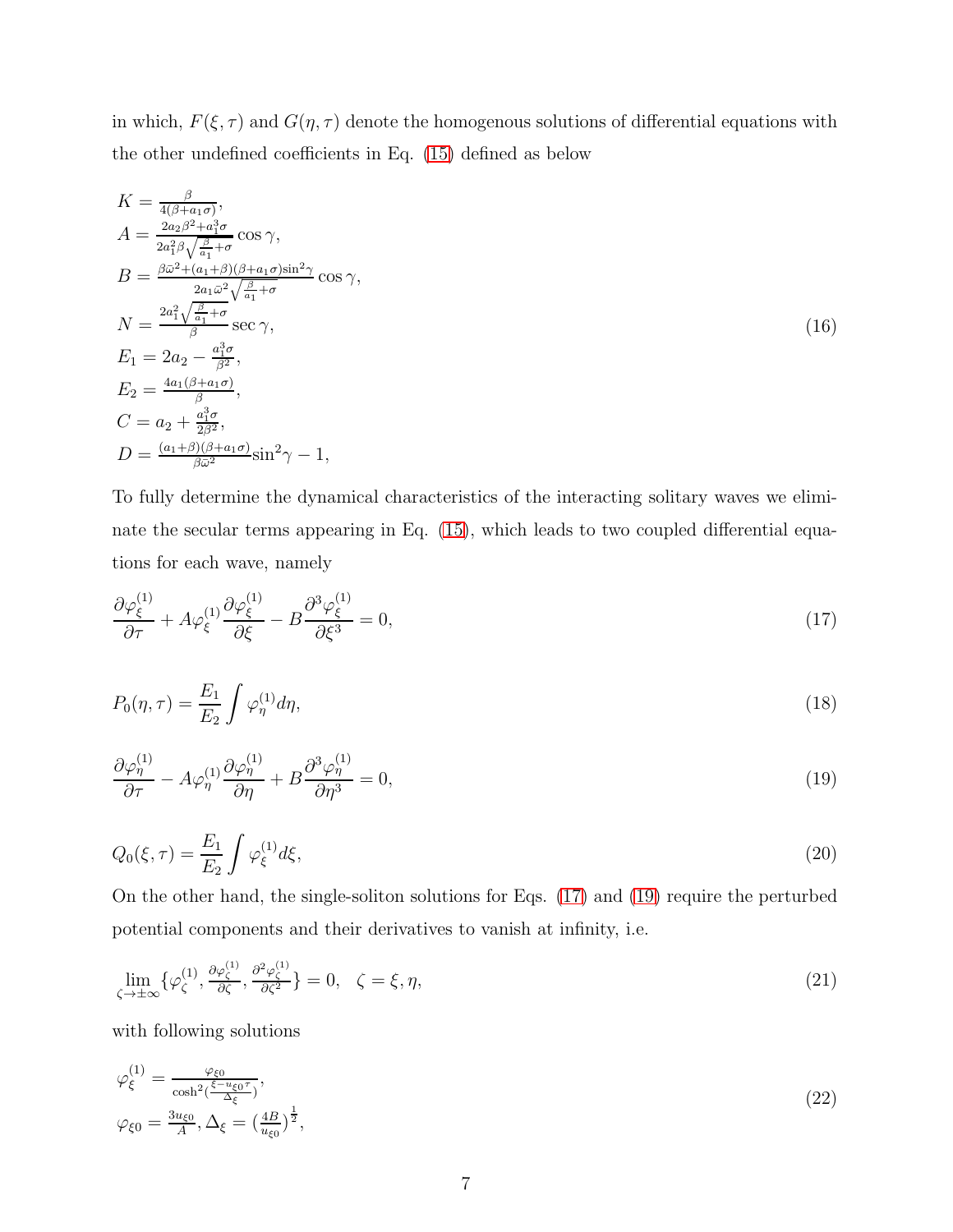<span id="page-7-1"></span>
$$
\varphi_{\eta}^{(1)} = \frac{\varphi_{\eta0}}{\cosh^2(\frac{\eta + u_{\eta0}\tau}{\Delta \eta})},
$$
  

$$
\varphi_{\eta0} = \frac{3u_{\eta0}}{A}, \quad \Delta_{\eta} = (\frac{4B}{u_{\eta0}})^{\frac{1}{2}},
$$
\n(23)

where,  $\varphi_0$  and  $\Delta$  represent the soliton amplitude and width, respectively, and  $u_0$  is the Mach-value. The collision phase-shifts of solitary excitations are obtained using Eqs. [\(18\)](#page-6-2) and  $(20)$  and the KdV solutions (Eqs.  $(22)$  and  $(23)$ ) as

<span id="page-7-3"></span><span id="page-7-2"></span>
$$
P_0(\eta, \tau) = \frac{E_1}{E_2} \varphi_{\eta 0} \Delta_{\eta} \tanh(\frac{\eta - u_{\eta 0} \tau}{\Delta_{\eta}}), \tag{24}
$$

$$
Q_0(\xi,\tau) = \frac{E_1}{E_2} \varphi_{\xi 0} \Delta_{\xi} \tanh(\frac{\xi + u_{\xi 0} \tau}{\Delta_{\xi}}). \tag{25}
$$

The overall phase-shifts is then obtained by comparing the phases of each wave long before and after the collision

$$
\Delta P_0 = P_{post-collision} - P_{past-collision} =
$$
\n
$$
\lim_{\xi=0,\eta \to +\infty} [\varepsilon(kx + ly + mz + ct)] - \lim_{\xi=0,\eta \to -\infty} [\varepsilon(kx + ly + mz + ct)],
$$
\n
$$
\Delta Q_0 = Q_{post-collision} - Q_{past-collision} =
$$
\n
$$
\lim_{\eta=0,\xi \to +\infty} [\varepsilon(kx + ly + mz - ct)] - \lim_{\eta=0,\xi \to -\infty} [\varepsilon(kx + ly + mz - ct)],
$$
\n(26)

where, the quantities  $\Delta P_0$  and  $\Delta Q_0$  denote the overall phase-shifts of solitons "s1" and "s2". Finally, making use of Eqs. [\(24\)](#page-7-2), [\(25\)](#page-7-3) and [\(6\)](#page-3-0), leads to the following expressions for the overall phase-shift in head-on collision

<span id="page-7-4"></span>
$$
\Delta P_0 = -\varepsilon^2 \left[ \frac{2a_2 \beta^2 - a_1^3 \sigma}{4a_1 \beta(\beta + a_1 \sigma)} \right] \varphi_{\eta 0} \Delta_{\eta},
$$
  
\n
$$
\Delta Q_0 = \varepsilon^2 \left[ \frac{2a_2 \beta^2 - a_1^3 \sigma}{4a_1 \beta(\beta + a_1 \sigma)} \right] \varphi_{\xi 0} \Delta_{\xi}.
$$
\n(27)

#### <span id="page-7-0"></span>IV. GLOBAL FEATURES

It is clear that the three-component model used here reduces to the simple two-component (electron-ion) case for  $\beta = 1$  and to the cold-ion case for  $\sigma = 0$ . It is also remarked from KdV coefficients, Eqs. [\(16\)](#page-6-5), that in general the solitary wave amplitude only depends on the angle of the ambient field and is independent of its strength while the soliton width depends on both parameters. Close inspection reveals that the soliton width reaches a maximum value as the field angle varies in the range  $0 < \gamma < \pi/2$ . The value of the maximum soliton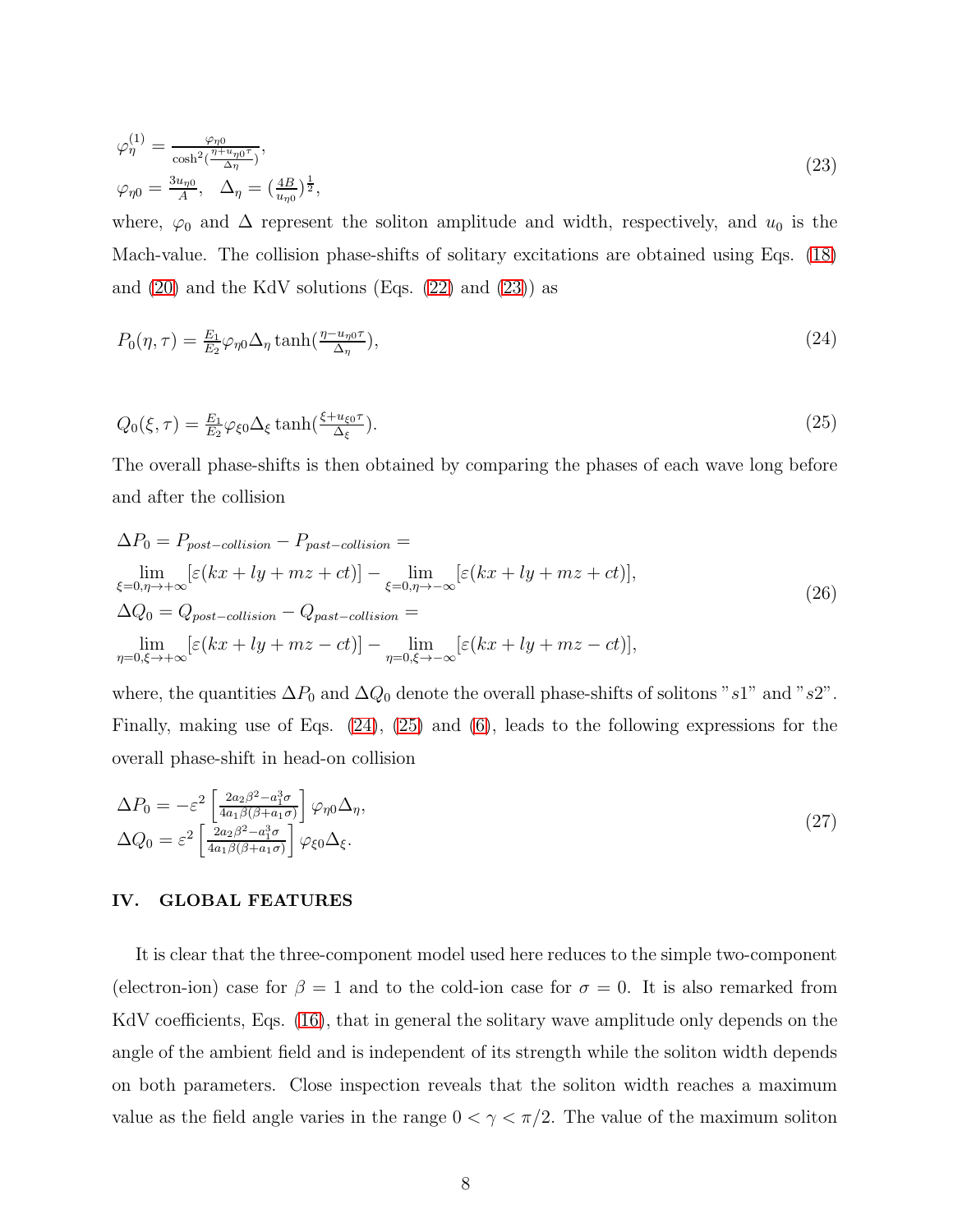width in this range is given by the following analytical expression

$$
\gamma_m = \arccos\left[\sqrt{\frac{1}{3}\left(1 + \frac{\beta \bar{\omega}^2}{(\beta + a_1)(\beta + a_1\sigma)}\right)}\right],\tag{28}
$$

and, at the cold-ion limit we obtain

$$
\gamma_m = \arccos\left[\frac{1}{3}\left(1 + \frac{\bar{\omega}^2}{\beta + a_1}\right)\right]^{\frac{1}{2}}.\tag{29}
$$

It is easily observed that, in general, the corresponding value of  $\gamma_m$  can not exceed the limiting value of  $\gamma \simeq 54.74^{\circ}$ . On the other hand, evaluation of the collision phase-shift given in Eq. [\(27\)](#page-7-4) reveals that, when the ions are warm ( $\sigma \neq 0$ ) for some set of critical parameters the phase-shift vanishes and changes the sign. For instance, the corresponding critical fractional ion-temperature for which the phase-shift vanishes is given by  $\sigma_{cr} = 2a_2\beta^2/a_1^3$ . It is interesting that these critical values are completely independent of the strength of magnetic field,  $\bar{\omega}$  or its angle relative to the direction of wave propagation,  $\gamma$ .

#### <span id="page-8-0"></span>V. SPECIAL CASES

The preceding arguments are valid for all magnetized three-component plasma with one positive inertial and two inertial-less ingredients with opposite charges and can be evaluated if the coefficients  $a_1$  and  $a_2$  are known. It can be remarked that the general calculation used above may be easily extended to magnetized plasmas containing extra immobile background species with either charges. However, in order to investigate the effect of various plasma parameters on propagation and head-on collision of ion-acoustic solitary waves, we presented in subsections below some specific cases which might be of interest. We also emphasize on the Kappa (Tsallis) distribution which might be of great importance in astrophysics.

#### A. Maxwell-Boltzmann Distribution

To start with we consider the most simple case of Boltzmann electron/positron. For Maxwell-Boltzmann electron/positron distribution in classical electron-positron-ion plasma, we have  $n_e = e^{\varphi}$  and  $n_p = (1 - \beta)e^{-\mu\varphi}$  with  $\sigma = T_i/T_e$ ,  $\mu = T_p/T_e$  and  $\nu = k_B T_e$ . Then we derive  $a_1 = 1 + \mu(1 - \beta)$  and  $a_2 = (1 - \mu^2(1 - \beta))/2$ . Characteristics of solitary ion-acoustic waves in such plasma has been considered in Ref. [\[65](#page-14-11)] which is consistent with the general features mentioned in previous section.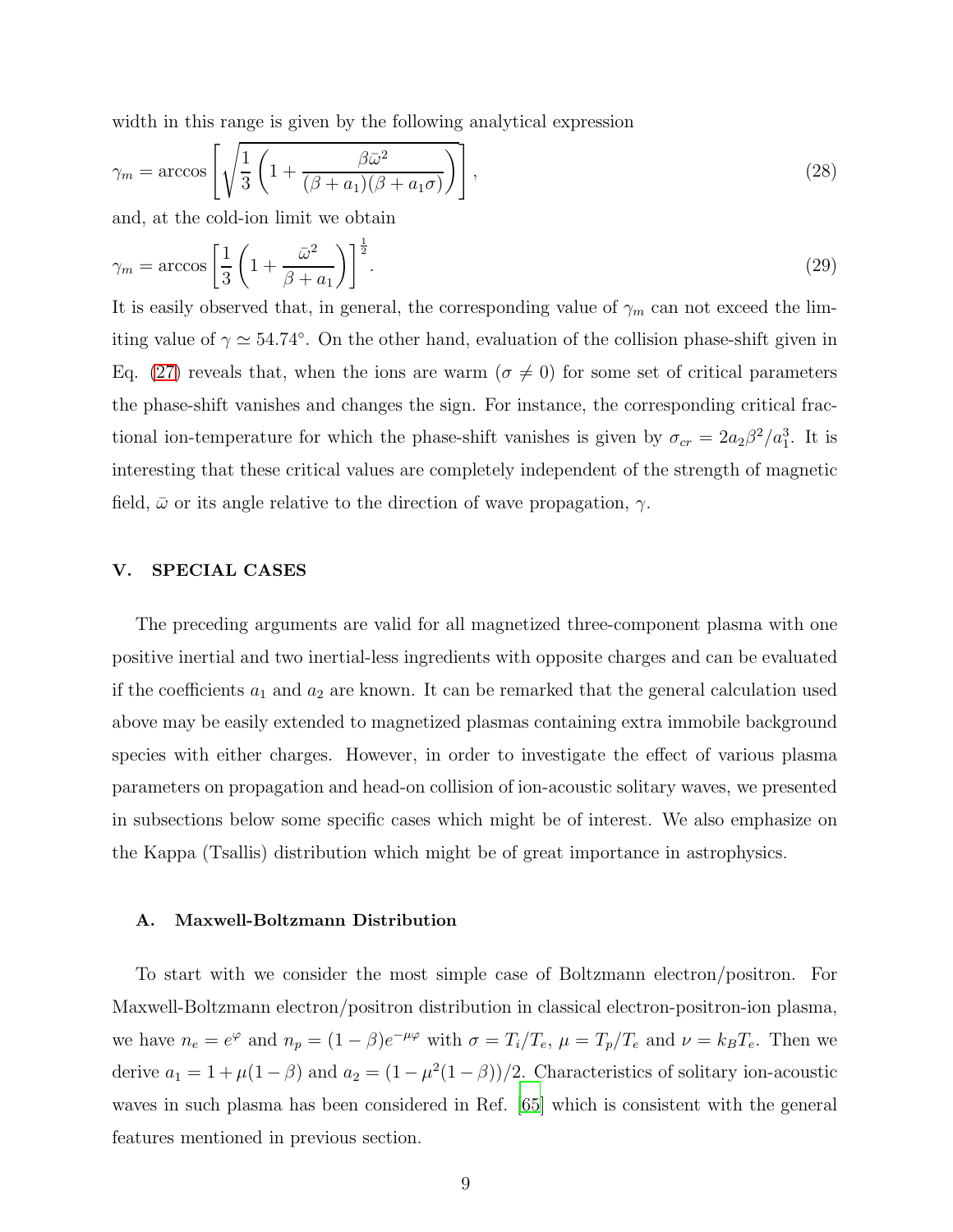#### B. Zero-Temperature Thomas-Fermi Distribution

For the Thomas-Fermi electron/positron distribution in completely degenerate electronpositron-ion plasma, we have  $n_e = (1 + \varphi)^{3/2}$  and  $n_p = (1 - \beta)(1 + \mu \varphi)^{3/2}$  with  $\sigma = T_i/T_{Fe}$ ,  $\mu = T_{Fp}/T_{Fe} = (1 - \beta)^{-2/3}$  for nonrelativistic distribution and  $\mu = T_{Fp}/T_{Fe} = (1 - \beta)^{-1/3}$ for ultrarelativistic electron/positron distribution and  $\nu = k_B T_{Fe}$ . Then we derive  $a_1$  $3(1 + \mu(1 - \beta))/2$  and  $a_2 = 3(1 - \mu^2(1 - \beta))/8$ . It is observed that, in this case the value of  $\sigma_{cr}$  (defined above) is 1/9-times that of the Maxwell-Boltzmann electron-positron-ion plasma. Dynamics of solitary ion-acoustic waves and their head-on collision in this plasma with both ultrarelativistic and nonrelativistic electrons and positrons has been considered in Ref. [\[66](#page-15-0)] and agrees with the general features mentioned above. Also, similar features can be observed for Fermi-Dirac electron-positron-ion plasma considered in Ref. [\[67\]](#page-15-1).

#### C. Partially Degenerate Thomas-Fermi Distribution

For the Thomas-Fermi electron/positron distribution in partially degenerate electron-ion plasma, we have  $n_e = (1 + \varphi)^{3/2} + T_e^2 (1 + \varphi)^{-1/2}$  and  $\beta = 1/(1 + T_e^2)$  with  $\sigma = T_i/T_e$ ,  $\mu = 0$ and  $\nu = k_B T_e$ . Then we derive  $a_1 = (3 + T_e^2)/2$  and  $a_2 = 3(1 - T_e^2)/8$ . It is observed that, in this case the value of  $\sigma_{cr}$  solely depends on the electron temperature,  $T_e$ .

#### D. Tsallis Distribution

Tsallis [\[40](#page-14-0)] in 1988 has proposed a generalization of Boltzmann-Gibbs statistics based on multi-fractal concept of probability. The observation based on interstellar plasma velocity distribution measurments confirms that non-Maxwellian distributions are common in the solar wind and in the planetary magnetospheres where the velocity distribution have a Tsallis-like power-law tail at high energies [\[68](#page-15-2)]. The Tsallis velocity distribution is a convenient extension of the well-known Boltzmann velocity distribution in the sense that it reduces to the ordinary Boltzmann distribution in the limiting case of the spectral index [\[69](#page-15-3)]. However, there are various equivalent versions to characterize the q-nonextensive (Tsallis) velocity distributions usually employed in the literature. Here, we consider the distribution adopted in the Refs. [\[70](#page-15-4)[–72](#page-15-5)] for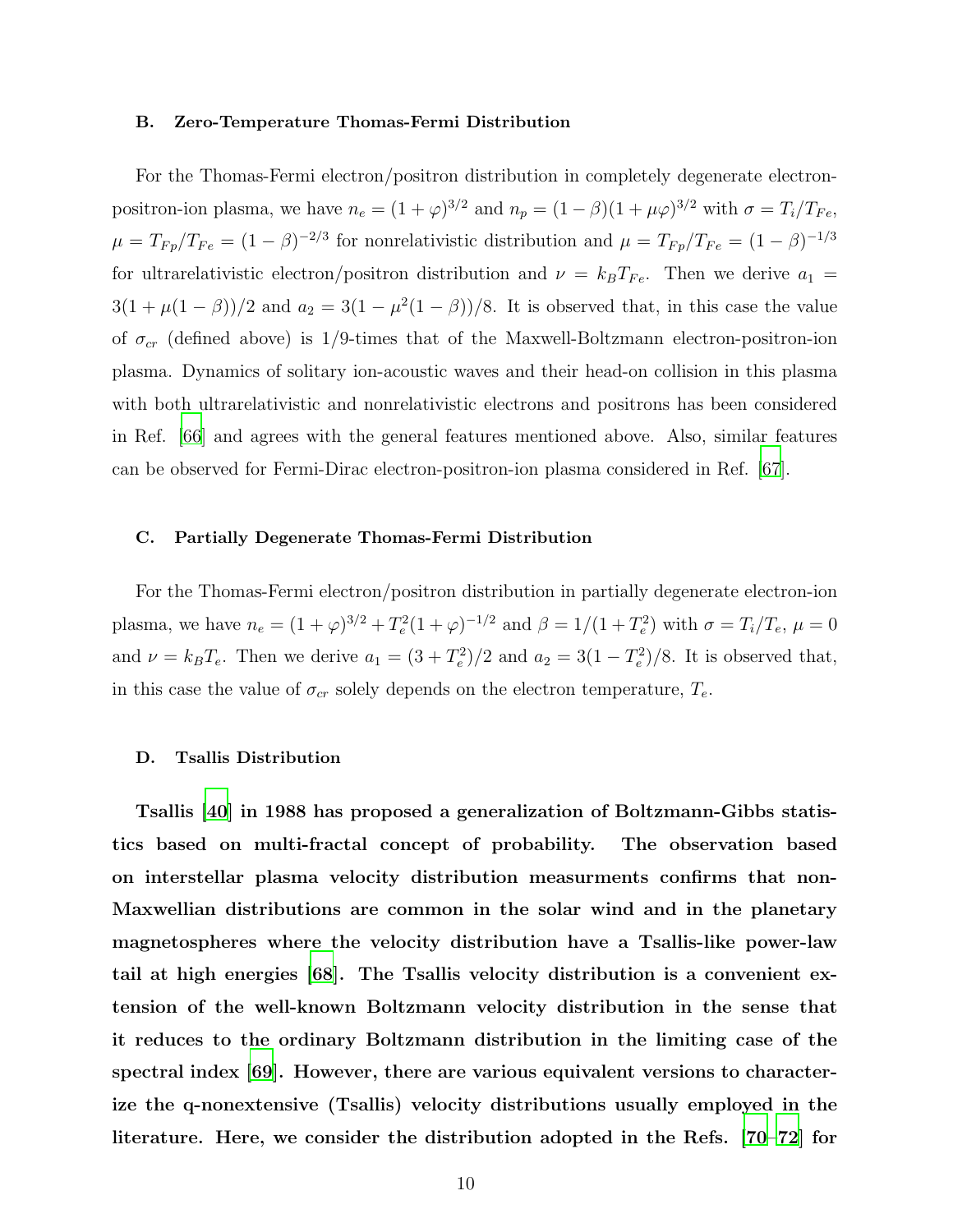inertialless ingredients keeping non-Tsallis distribution for ions. The reason is to avoid the Landau damping by keeping the fractional ion to inertialless-particle temperature  $\sigma$  much smaller than unity. Hence, for the superthermal electrons/positrons in electron-positron-ion plasma, we have for the spectral index values  $q > 1$  [\[73](#page-15-6)]  $n_e = [1 + (q-1)\varphi]^{(q+1)/2(q-1)}$  and  $n_p = \alpha[1 + (q-1)\mu\varphi]^{(q+1)/2(q-1)}$  with  $\sigma = T_i/T_e$ ,  $\mu = T_p/T_e$ ,  $\alpha = 1-\beta$  and  $\nu = k_B T_e$ . Hence, we derive  $a_1 = (1+q)(1+\alpha\mu)/2$ and  $a_2 = (3 - q)(1 + q)(1 + \alpha \mu^2)/8$ . It can be easily verified that the special case of  $q = 1$  corresponds to the well-known Maxwell-Boltzmann distribution given in Sec. ??. Let us now consider in detail the dynamics of propagation and head-on collision of general Tsallis-distributed magnetized plasma which may be encountered in various astrophysical situations.

Figure 1 present the variations of the soliton amplitude with respect to fractional positron to electron temperature  $\mu$  for different fractional ion numberdensity  $\beta$ . It is noted from Fig. 1(a) that for some set of values of  $\mu$ ,  $\beta$  and  $\sigma$  the soliton changes from compressive to rarefactive and viceversa. It is observed from Fig. 1(b) that a critical angle  $\gamma = \pi/2$  and critical fractional positron temperature exist which define the shape (brightness/darkness) of the solitons.

On the other hand, Fig. 2 presents the variations in the soliton width with respect to different plasma parameters. It is clearly remarked from Fig 2(a)that the soliton width decreases with increase of  $\mu$  while it increases with increase of the fractional ion temperature,  $\sigma$ . Also, Fig. 2(b) indicates that the soliton width has a maximum value in the range  $0 < \gamma < \pi/2$  regarding the angle of the propagation with respect to that of the field, in agreement with the general features mentioned in previous section. It is further remarked from Fig. 2(b) that the increase in the value of spectral index,  $d$  leads to decrease in the soliton width for angles of the ambient magnetic field.

The head-on collision phase-shift and its variations with respect to various plasma parameters are given in Fig. 3. It is clearly remarked from Fig. 3(a) that the sign of the collision phase-shift can be positive or negative, in general, depending on the chosen plasma parameter set. A positive phase-shift indicates that the post-collision parts of the soliton moves ahead of the initial trajectory, whereas, a negative phase-shift denotes that the post-collision parts of the soli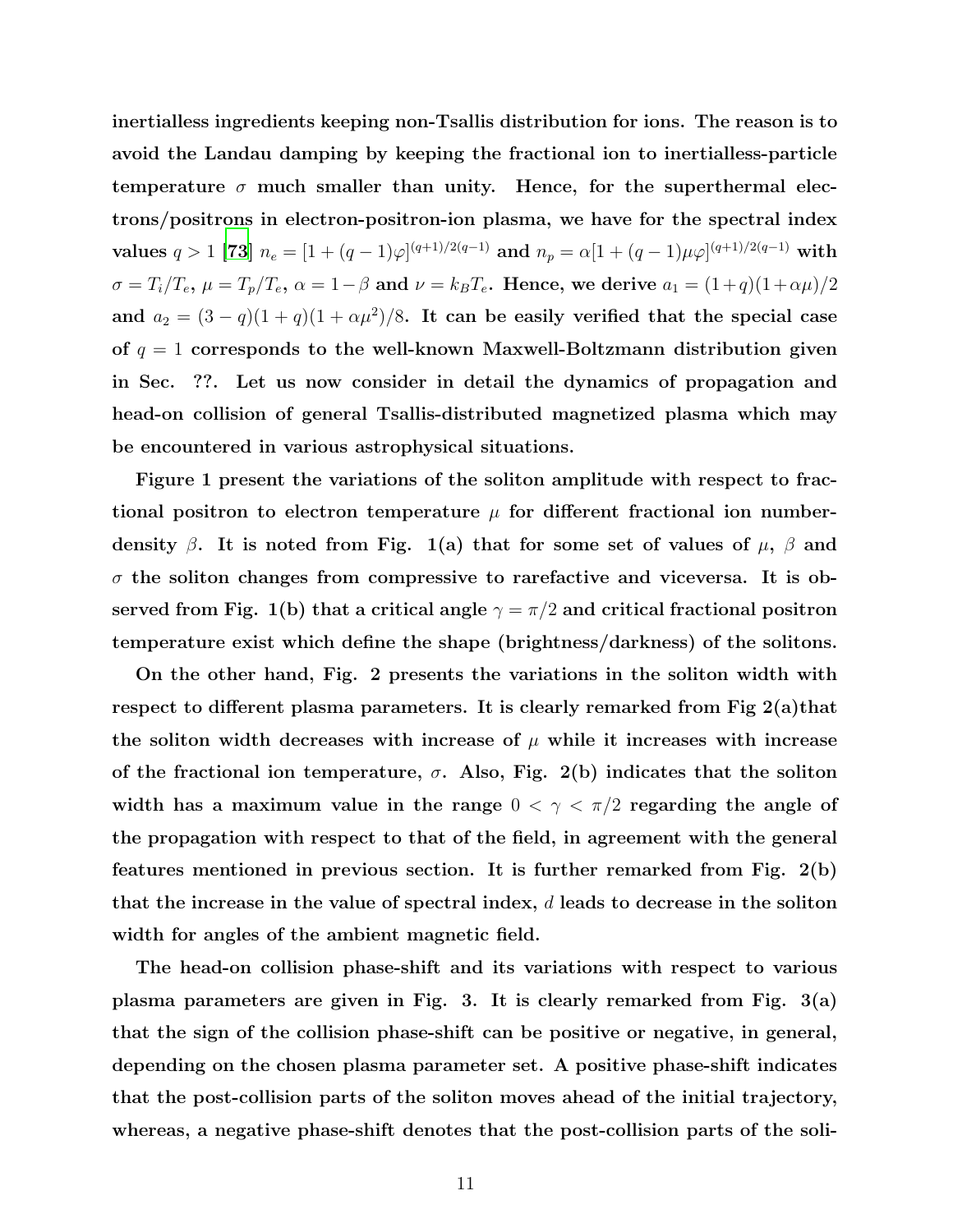ton lags behind the initial trajectory [\[74](#page-15-7)]. It is also confirmed from Fig. 3(b)that the spectral index has significant effect on the value and the sign of the collision phase-shift. Figures 3(b) and 3(d) reveal that the sign and the value of the collision phase-shift with varied strength of the ambient field can be much different below and above a critical plasma parameter, let say in this case,  $\beta_{cr}$ .

## <span id="page-11-0"></span>VI. SUMMARY

Using an extended multiple scales technique, which includes the phase-shift variations, we showed that in a magnetized plasmas with diverse inertial-less ingredient distributions common rules apply on propagation and head-on collisions of ion-acoustic waves. In general, the soliton amplitude is independent of magnetic field strength but strictly depends on its angle regarding the propagation direction. It was also shown that the type (dark or bright) of the solitons are defined through the critical angle  $\gamma = \pi/2$ . Moreover, it was shown that one or more critical plasma parameter values may exist defining the sign of collision phase shift. Current study may be applied to a wide variety of magnetized plasmas including those containing background dust ingredients or two-temperature inertial-less particles.

#### Appendix A: Stretched Plasma Equations

$$
\varepsilon^{2} \frac{\partial n_{i}}{\partial \tau} - c \frac{\partial n_{i}}{\partial \xi} - \varepsilon^{2} c \frac{\partial Q_{0}}{\partial \xi} \frac{\partial n_{i}}{\partial \eta} + c \frac{\partial n_{i}}{\partial \eta} + \varepsilon^{2} c \frac{\partial P_{0}}{\partial \eta} \frac{\partial n_{i}}{\partial \xi} + k \frac{\partial n_{i} u_{i}}{\partial \xi} +
$$
\n
$$
\varepsilon^{2} k \frac{\partial Q_{0}}{\partial \xi} \frac{\partial n_{i} u_{i}}{\partial \eta} + k \frac{\partial n_{i} u_{i}}{\partial \eta} + \varepsilon^{2} k \frac{\partial P_{0}}{\partial \eta} \frac{\partial n_{i} u_{i}}{\partial \xi} + l \frac{\partial n_{i} v_{i}}{\partial \xi} + \varepsilon^{2} l \frac{\partial Q_{0}}{\partial \xi} \frac{\partial n_{i} v_{i}}{\partial \eta} +
$$
\n
$$
l \frac{\partial n_{i} v_{i}}{\partial \eta} + \varepsilon^{2} l \frac{\partial P_{0}}{\partial \eta} \frac{\partial n_{i} v_{i}}{\partial \xi} + m \frac{\partial n_{i} w_{i}}{\partial \xi} + \varepsilon^{2} m \frac{\partial Q_{0}}{\partial \xi} \frac{\partial n_{i} w_{i}}{\partial \eta} + m \frac{\partial n_{i} w_{i}}{\partial \eta} +
$$
\n
$$
\varepsilon^{2} m \frac{\partial P_{0}}{\partial \eta} \frac{\partial n_{i} w_{i}}{\partial \xi} + \dots = 0,
$$
\n(A1)

$$
\varepsilon^{2} \frac{\partial u_{i}}{\partial \tau} - c \frac{\partial u_{i}}{\partial \xi} - \varepsilon^{2} c \frac{\partial Q_{0}}{\partial \xi} \frac{\partial u_{i}}{\partial \eta} + c \frac{\partial u_{i}}{\partial \eta} + \varepsilon^{2} c \frac{\partial P_{0}}{\partial \eta} \frac{\partial u_{i}}{\partial \xi} + ku_{i} \frac{\partial u_{i}}{\partial \xi} + \varepsilon^{2} ku_{i} \frac{\partial Q_{0}}{\partial \xi} \frac{\partial u_{i}}{\partial \eta} + ku_{i} \frac{\partial u_{i}}{\partial \eta} + \varepsilon^{2} ku_{i} \frac{\partial P_{0}}{\partial \eta} \frac{\partial u_{i}}{\partial \xi} + iv_{i} \frac{\partial u_{i}}{\partial \xi} + \varepsilon^{2} iv_{i} \frac{\partial Q_{0}}{\partial \xi} \frac{\partial u_{i}}{\partial \eta} + ku_{i} \frac{\partial u_{i}}{\partial \eta} + \varepsilon^{2} iv_{i} \frac{\partial P_{0}}{\partial \xi} \frac{\partial u_{i}}{\partial \eta} + \varepsilon^{2} iv_{i} \frac{\partial P_{0}}{\partial \xi} \frac{\partial u_{i}}{\partial \eta} + \varepsilon^{2} iv_{i} \frac{\partial P_{0}}{\partial \xi} \frac{\partial u_{i}}{\partial \eta} + \varepsilon^{2} iv_{i} \frac{\partial P_{0}}{\partial \xi} \frac{\partial u_{i}}{\partial \eta} + \varepsilon^{2} iv_{i} \frac{\partial Q_{0}}{\partial \xi} \frac{\partial u_{i}}{\partial \eta} + mw_{i} \frac{\partial u_{i}}{\partial \eta} + \varepsilon^{2} k \frac{\partial Q_{0}}{\partial \eta} \frac{\partial u_{i}}{\partial \xi} + k \frac{\partial \varphi}{\partial \xi} + \varepsilon^{2} k \frac{\sigma}{\eta_{i}} \frac{\partial Q_{0}}{\partial \xi} \frac{\partial u_{i}}{\partial \eta} + k \frac{\sigma}{\eta_{i}} \frac{\partial P_{0}}{\partial \eta} + \varepsilon^{2} k \frac{\sigma}{\eta_{i}} \frac{\partial P_{0}}{\partial \eta} \frac{\partial u_{i}}{\partial \xi} - \frac{\varepsilon^{2} v_{i}}{\varepsilon} + \dots = 0,
$$
\n(A2)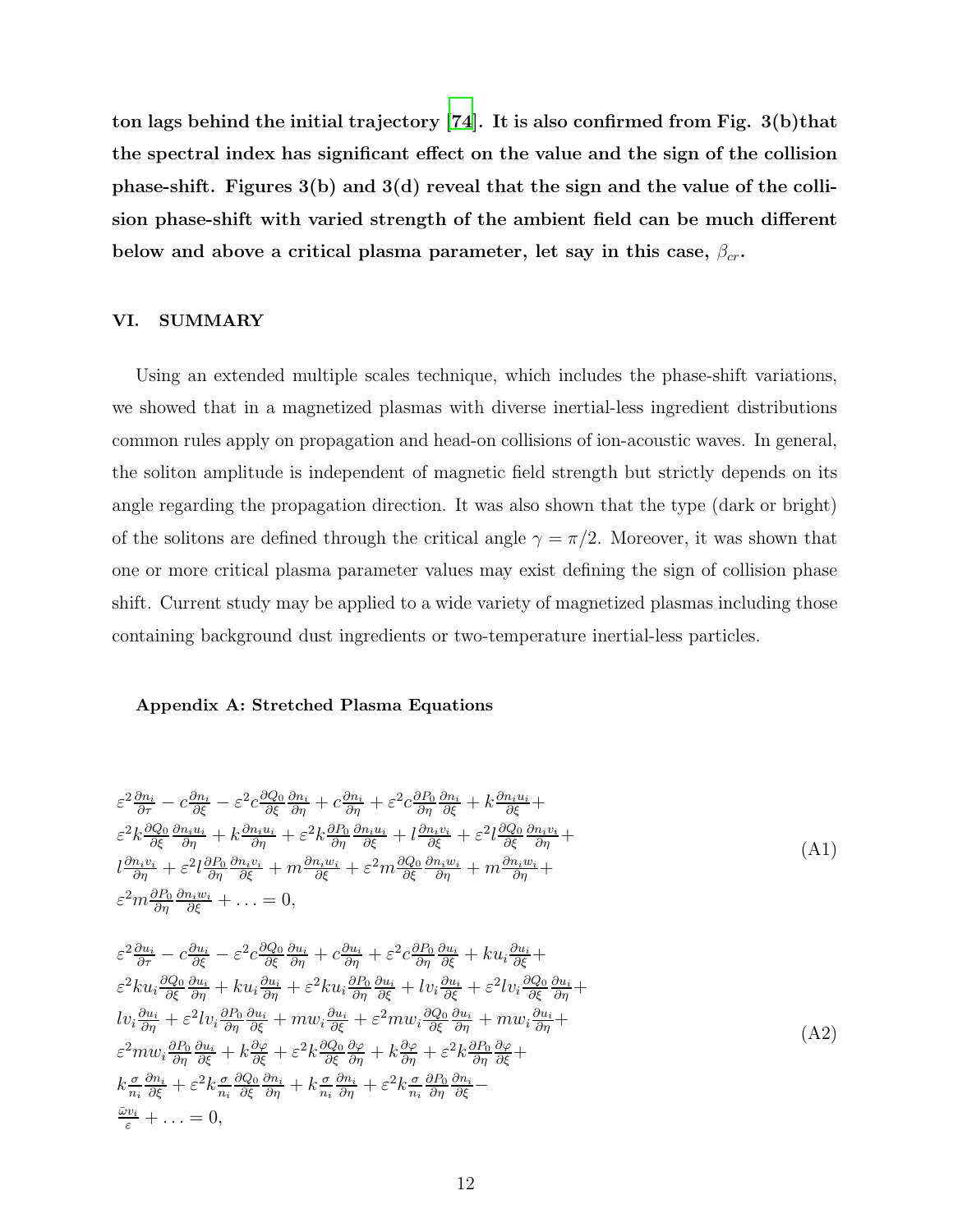$$
\varepsilon^{2} \frac{\partial v_{i}}{\partial \tau} - c \frac{\partial v_{i}}{\partial \xi} - \varepsilon^{2} c \frac{\partial Q_{0}}{\partial \xi} \frac{\partial v_{i}}{\partial \eta} + c \frac{\partial v_{i}}{\partial \eta} + \varepsilon^{2} c \frac{\partial P_{0}}{\partial \eta} \frac{\partial v_{i}}{\partial \xi} + ku_{i} \frac{\partial v_{i}}{\partial \xi} + k u_{i} \frac{\partial v_{i}}{\partial \xi} - \varepsilon^{2} c \frac{\partial Q_{0}}{\partial \eta} \frac{\partial v_{i}}{\partial \eta} + k u_{i} \frac{\partial P_{0}}{\partial \eta} \frac{\partial v_{i}}{\partial \xi} + v_{i} \frac{\partial Q_{0}}{\partial \xi} \frac{\partial v_{i}}{\partial \eta} + k u_{i} \frac{\partial P_{0}}{\partial \eta} \frac{\partial v_{i}}{\partial \xi} + v_{i} \frac{\partial P_{0}}{\partial \xi} \frac{\partial v_{i}}{\partial \eta} + \varepsilon^{2} l v_{i} \frac{\partial P_{0}}{\partial \xi} \frac{\partial v_{i}}{\partial \eta} + m u_{i} \frac{\partial v_{i}}{\partial \xi} + \varepsilon^{2} m u_{i} \frac{\partial Q_{0}}{\partial \xi} \frac{\partial v_{i}}{\partial \eta} + m u_{i} \frac{\partial v_{i}}{\partial \xi} + k u_{i} \frac{\partial Q_{0}}{\partial \eta} \frac{\partial v_{i}}{\partial \xi} + k u_{i} \frac{\partial Q_{0}}{\partial \xi} \frac{\partial v_{i}}{\partial \eta} + k u_{i} \frac{\partial Q_{0}}{\partial \xi} \frac{\partial v_{i}}{\partial \eta} + k u_{i} \frac{\partial Q_{0}}{\partial \eta} \frac{\partial v_{i}}{\partial \xi} + k u_{i} \frac{\partial w_{i}}{\partial \eta} + k u_{i} \frac{\partial W_{0}}{\partial \xi} + k u_{i} \frac{\partial W_{0}}{\partial \xi} + \cdots = 0,
$$
\n
$$
\varepsilon^{2} \frac{\partial w_{i}}{\partial \tau} - c \frac{\partial w_{i}}{\partial \xi} - \varepsilon^{2} c \frac{\partial Q_{0}}{\partial \xi} \frac{\partial w_{i}}{\partial \eta} + c \frac{\partial w_{i}}{\partial \eta} + \varepsilon^{2} c \frac{\partial P_{0}}{\partial \eta} \frac{\partial w_{i}}{\partial \xi} + k u_{i
$$

$$
\ldots = 0.
$$

- <span id="page-12-0"></span>[1] H. Ikezi, R. Taylor and D. Baker, Phys. Rev. Lett. 25 11(1970).
- <span id="page-12-1"></span>[2] A. A. Vedenov, E. P. Velikhov, and R. Z. Sagdeev, Nuclear Fusion, 1 82(1961)[in Russian].
- <span id="page-12-2"></span>[3] R. Z. Sagdeev, 1966 "Reviews of Plasma Physics", Vol. 4 ed. M. A. Leontovich (NewYork: Consultants Bureau).
- <span id="page-12-3"></span>[4] R. C. Davidson, Methods in Nonlinear Plasma Theory, Academic Press, New York, (1972).
- <span id="page-12-4"></span>[5] C. M. Surko, T. Murphy, Phys. Fluids, B2, 1372(1990).
- [6] F. B. Rizzato, Plasma Phys., 40, 289(1988).
- [7] Y. N. Nejoh, Aust. J. Phys., 50, 309(1997).
- [8] V. I. Berezhiani, L. N. Tsintsadze, and P. K. Shukla, J. Plasma Phys., 48, 139(1992); Physica Scripta, 46, 55(1992).
- [9] V. I. Berezhiani, M. Y. El-Ashry, U. A. Mofiz, Phys. Rev., E50, 448(1994).
- [10] V. I. Berezhiani, M. Y. El-Ashry, and U. A. Mofiz, Phys. Rev., E50, 448(1994).
- [11] V. I. Berezhiani, and S. M. Mahajan, Phys. Rev. Lett., **73**, 1110(1994).
- [12] S. I. Popel, S. V. Vladimirov, and P. K. Shukla, Phys. Plasmas, 2, 716(1995).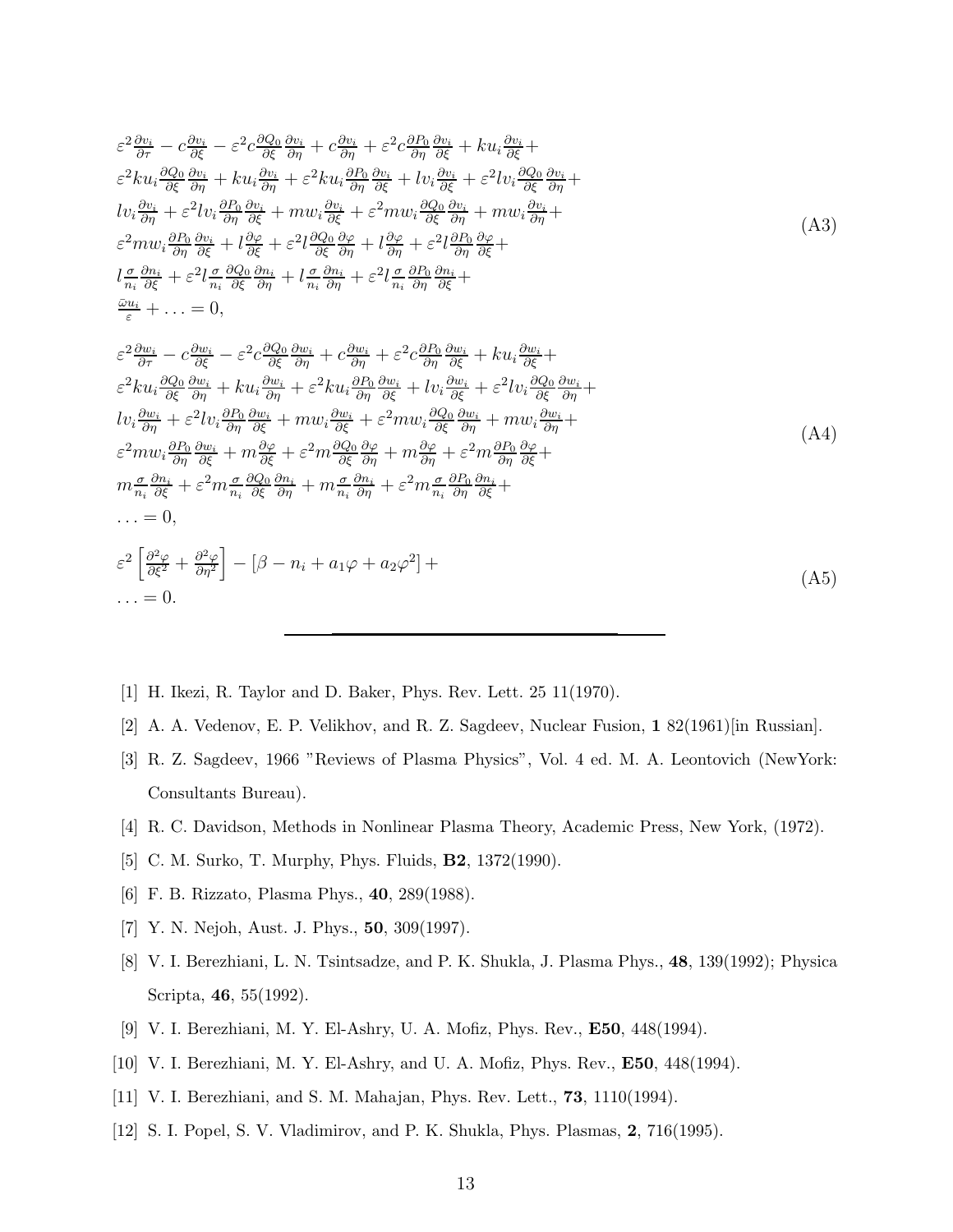- [13] P. K. Shukla, L. Stenflo, and R. Fedele, Phys. Plasmas, 10, 310(2003).
- [14] S. Mahmood, H. Saleem, Phys. Plasmas, 9, 721(2002).
- [15] M. Yu, P. K. Shukla and S. Bajubarua, Phys. Fluids, 23, 2146(1980)
- [16] A. Mushtaq and H. A. Shah, Phys. Plasmas, 12, 072306(2005).
- [17] R. S. Tiwari, Aditya Kaushik, M. K. Mishra, Phys. Lett., A, 365, 335(2007).
- [18] R. S. Tiwari, Phys. Lett., A, 372, 3461(2008).
- [19] A. A. Mamun, Phys. Plasma, **Vol.5**, 322(1998).
- [20] A. A. Mamun, M. N. Alam, A. K. Azad, Phys. Plasma, Vol.5, 1212(1998).
- [21] A. A. Mamun, Astrophysics and Space Science, 260, 507(1999).
- [22] A. A. Mamun, P. K. Shukla, L. Stenflo, Phys. Plasma, Vol.9, 4(2002).
- [23] Y. N. Nejoh, Aust. J. Phys., 50 309(1997).
- [24] S. Mahmood, A. Mushtaq, H. Saleem, New J. Phys., 5 4680(2003).
- [25] M. A. Mahmood, S. Mahmood, A. M. Reza and H. Saleem, Chin. Phys. Lett., 22 632(2005).
- [26] S. Mahmood and N. Akhtar, Eur. J. Phys. D, 49 217(2008).
- [27] U. M. Abdelsalama, W. M. Moslem, S. Ali, P. K. Shukla, Phys., Lett, A., 372 4923(2008).
- [28] M. Akbari-Moghanjoughi, IEEE Trans. Plasma Sci. (2010), Doi: 10.1109/TPS.2010.2083700
- <span id="page-13-0"></span>[29] M. Akbari-Moghanjoughi and N. Ahmadzadeh Khosrovshahi, Pramana, J. Phys., 76 1(2011).
- [30] M. G. M. Anowar and A. A. Mamun, Phys. Lett., A, 372, 5896(2008).
- <span id="page-13-1"></span>[31] M. Akbari-Moghanjoughi, Phys. Plasmas, **18** 052302(2011).
- <span id="page-13-3"></span><span id="page-13-2"></span>[32] M. Akbari-Moghanjoughi, Phys. Plasmas, 18 032103(2011).
- [33] F. C. Michel, "Theory of Neutron Star Magnetosphere", Chicago University Press, Chicago, (1991).
- <span id="page-13-5"></span><span id="page-13-4"></span>[34] H. R. Miller and P. J. Witta, "Active Galactic Nuclei" Springer-Verlag, Berlin, (1987).
- [35] C. S. Reynolds, A. C. Fabian, A. Celotti, and M. J. Rees, Mon. Not. R., Astron. Soc., 283, 873(1996).
- <span id="page-13-6"></span>[36] F. C. Michel, Rev. Mod. Phys. 54, 1(1982).
- <span id="page-13-7"></span>[37] E. Tandberg-Hansen, A.G. Emshie, "The Physics of Solar Flares", Cambridge Univ. Press, Cambridge, (1988).
- <span id="page-13-8"></span>[38] M. J. Rees, in: G. B. Gibbons, S. W. Hawking, S. Siklas (Eds.), "The Very Early Universe", Cambridge Univ. Press, Cambridge, (1983).
- <span id="page-13-9"></span>[39] W. Misner, K. S. Throne, J. A. Wheeler, "Gravitation", Freeman, San Francisco, p.763,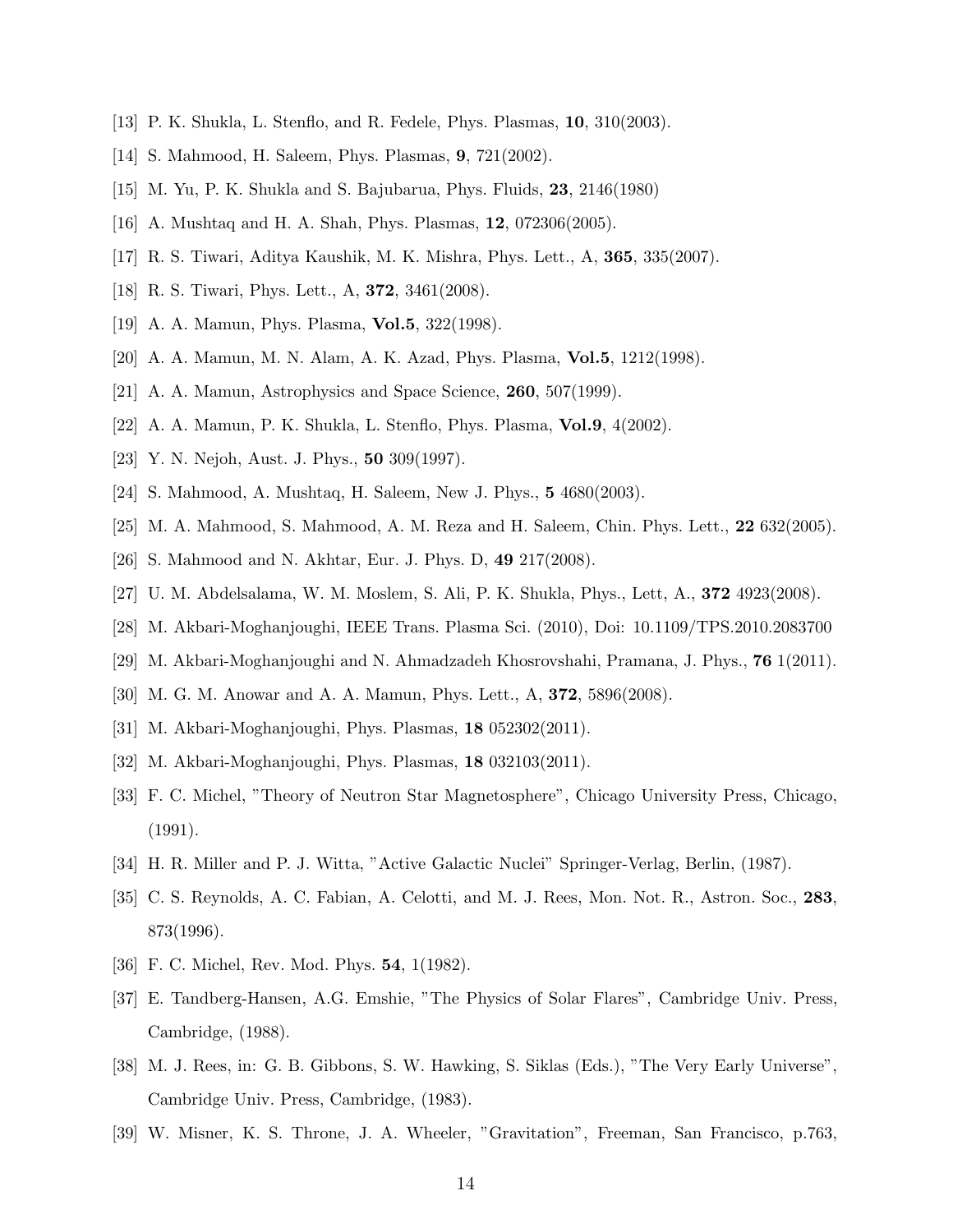(1973).

- <span id="page-14-1"></span><span id="page-14-0"></span>[40] Constantino Tsallis, J. Stat. Phys., **52**, 479(1988).
- <span id="page-14-2"></span>[41] Constantino Tsallis, Braz. J. Phys., 29, 1(1999).
- <span id="page-14-3"></span>[42] D. A. Mendis, M. Rosenberg, Annu. Rev. Astron. Astrophys., 32 419(1994).
- <span id="page-14-4"></span>[43] M. Lazar, R. Schlickeiser, S. Poedts, R. C. Tautz, Mon. Not. R. Astron. Soc., 168 390(2008).
- <span id="page-14-5"></span>[44] V. M. Vasyliunas, J. Geophys. Res., 73, 2839(1968), doi:10.1029/JA073i009p02839
- [45] I. D. Dubinova and A. E. Dubinov, Tech. Phys. Lett., **32** 575(2006).
- [46] A. V. Milovanov and L. M. Zelenyi, Nonlinear Processes Geophys., 7 211(2000).
- [47] Prasanta Chatterjee, Uday narayan Ghosh, Kaushik Roy, S. V. Muniandy, C. S. Wong and Biswajit Sahu, Phys. Plasmas, 17 122314(2010).
- [48] H. Gunell and F. Skiff, Phys. Plasmas, 8 3550(2001).
- [49] M. P. Leubner and N. Schupfer, Nonlinear Processes Geophys., 9 75(2002).
- [50] Y. D. Jung, Phys. Plasmas 10, 1215(2003)
- [51] M. P. Leubner, Phys. Plasmas, **11** 1308(2004).
- [52] Mouloud Tribeche, Lyes Djebarni, and Rabia Amour, Phys. Plasmas, 17 042114(2010).
- [53] R. J. Dumont, C. K. Phillips, and D. N. Smithe, Phys. Plasmas, 12 042508(2005).
- [54] Rabia Amour and Mouloud Tribeche, Phys. Plasmas, 17 063702(2010).
- [55] N. Rubab and G. Murtaza, Phys. Scr., **73** 178(2006).
- [56] Leila Ait Gougam and Mouloud Tribeche, Phys. Plasmas, 18 062102(2011).
- [57] H. Abbasi and H. H. Pajouh, Phys. Plasmas, 14, 012307(2007).
- <span id="page-14-6"></span>[58] S. C. Na and Y. D. Jung, Phys. Plasmas, 15 024501(2008).
- <span id="page-14-7"></span>[59] H. E. Magni, R. Roman, R. Barni, C. Riccardi, Th. Pierre, and D. Guyomarch, Phys. Rev. E, 72, 026403(2005).
- <span id="page-14-8"></span>[60] H. Washimi and T. Taniuti, Phys. Rev. Lett. 17 996(1966).
- [61] M. Oikawa and N. Yajima, J. Phys. Rev. Sco. Jpn. 37 1093(1973).
- [62] A. Jeffery, T. Kawahawa, Asymptotic Method in Monlinear Wave Theory, (Pitman, London, 1982).
- <span id="page-14-9"></span>[63] Masayuki OIKAWA and Nobuo YAJIMA, Phys. Soc. Jpn., 34, 1093(1973).
- <span id="page-14-10"></span>[64] E. Infeld, G. Rowlands, Nonlinear Waves, Solitons and Chaos, Cambridge Univ. Press, Cambridge, (1990).
- <span id="page-14-11"></span>[65] A. Esfandyari-Kalejahi, M. Mehdipour and M. Akbari-Moghanjoughi, Phys. Plasmas, 16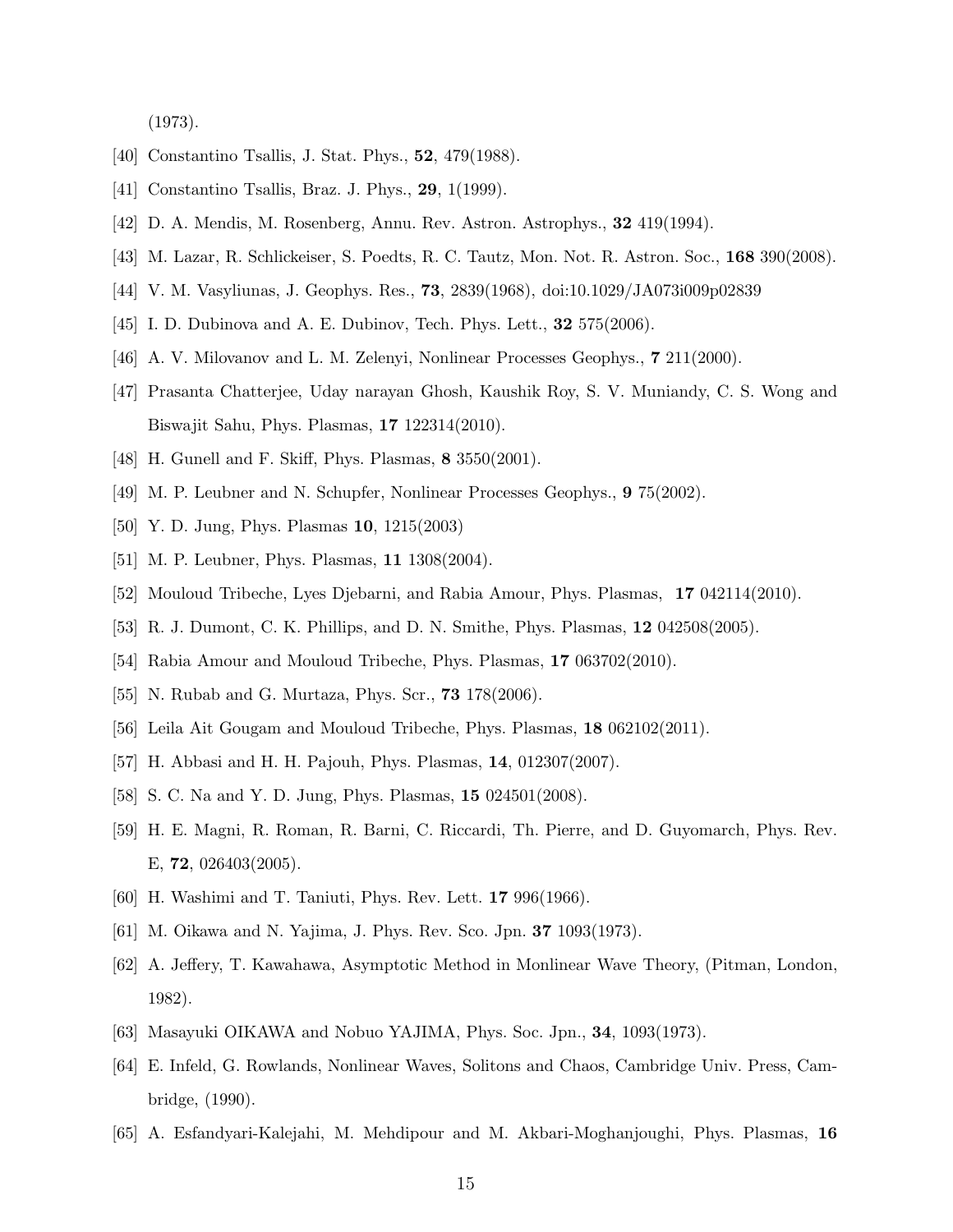052309(2009).

- <span id="page-15-1"></span><span id="page-15-0"></span>[66] M. Akbari-Moghanjoughi, Phys. Plasmas, 17 072101(2010).
- <span id="page-15-2"></span>[67] M. Akbari-Moghanjoughi, Astrophys. Space Sci., (2010); DOI 10.1007/s10509-011-0650-9
- <span id="page-15-3"></span>[68] Kohl, J. L., Strachan, L., and Gardner, L. D. 1996, ApJ, 465, L141
- <span id="page-15-4"></span>[69] R. Silva Jr., A. R. Plastinobv and, J. A. S. Limaay, 1998, Phys. Lett. A, 401, 249
- [70] Liu Liyan and Du Jiulin 1990, Phys. Lett. A, 4821, 378
- <span id="page-15-5"></span>[71] Zhipeng Liu and Jiulin Du 2009, Phys. Plasmas, 123707, 16
- <span id="page-15-6"></span>[72] Zhipeng Liu, Liyan Liu, and Jiulin Du 2009, Phys. Plasmas, 072111, 16
- <span id="page-15-7"></span>[73] E. I. El-Awady and W. M. Moslem 2011, Phys. Plasmas, 082308, 18
- [74] M. Akbari-Moghanjoughi 2010, Phys. Lett. A, 1721, 374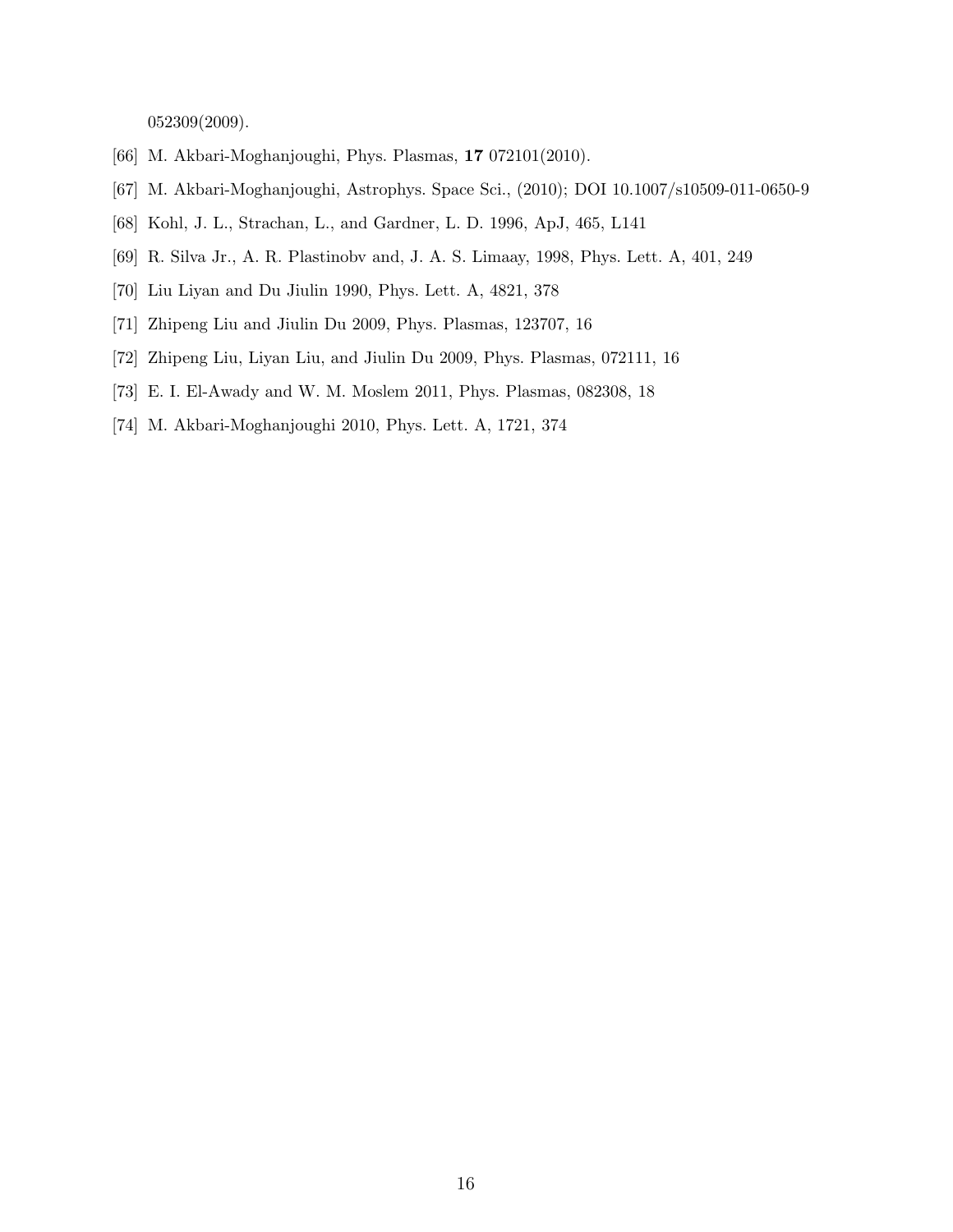# FIGURE CAPTIONS

## Figure 1

(Color online) The variation of soliton amplitude with respect to various fractional plasma parameters, such as fractional positron to electron temperature  $\mu$  for different fractional plasma parameters such as the relative ion-temperature  $\sigma$ , the relative ion number-density β, the spectral-index q and the ambient magnetic-field angle  $\gamma$ , while the other parameters are kept fixed. The values of  $\varepsilon = 0.1$  and  $u_{\xi,0} = u_{\eta,0} = 0.1$  are used for all plots in this figure. The dash sizes in all plots are appropriately related to the values of varied parameter.

## Figure 2

(Color online) The variation of soliton width with respect to various fractional plasma parameters, such as fractional positron to electron temperature  $\mu$  for different fractional plasma parameters such as the relative ion-temperature  $\sigma$ , the relative ion number-density β, the normalized magnetic field strength  $\bar{\omega}$  and the ambient magnetic-field angle γ, while the other parameters are kept fixed. The values of  $\varepsilon = 0.1$  and  $u_{\xi,0} = u_{\eta,0} = 0.1$  are used for all plots in this figure. The dash sizes in all plots are appropriately related to the values of varied parameter.

## Figure 3

(Color online) The variation of collision phase-shift with respect to various fractional plasma parameters, such as fractional positron to electron temperature  $\mu$  for different fractional plasma parameters such as the relative ion-temperature  $\sigma$ , the relative ion numberdensity  $\beta$ , the normalized magnetic field strength  $\bar{\omega}$ , the spectral-index q and the ambient magnetic-field angle  $\gamma$ , while the other parameters are kept fixed. The values of  $\varepsilon = 0.1$ and  $u_{\xi,0} = u_{\eta,0} = 0.1$  are used for all plots in this figure. The dash sizes in all plots are appropriately related to the values of varied parameter.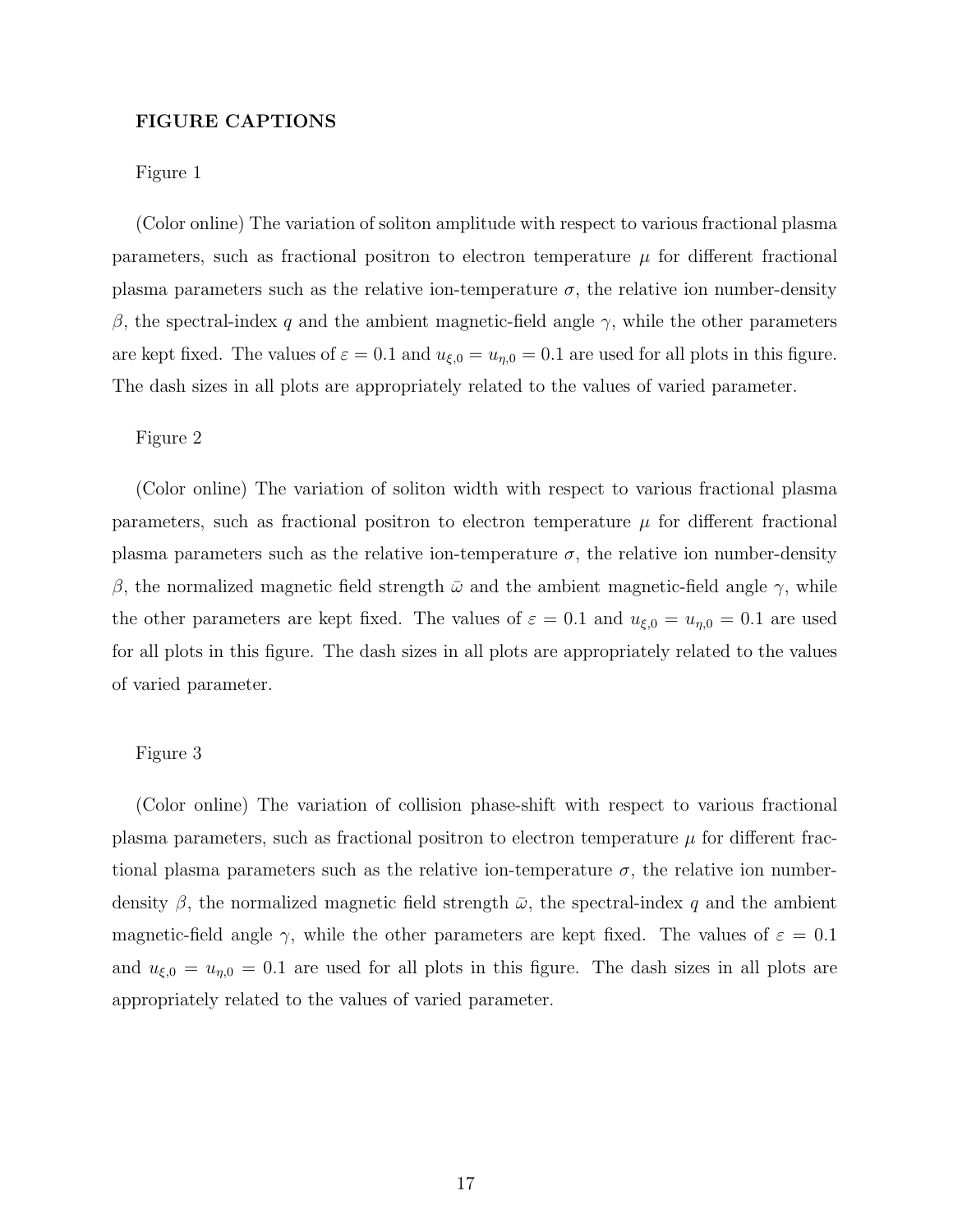

FIG. 1:



FIG. 2: